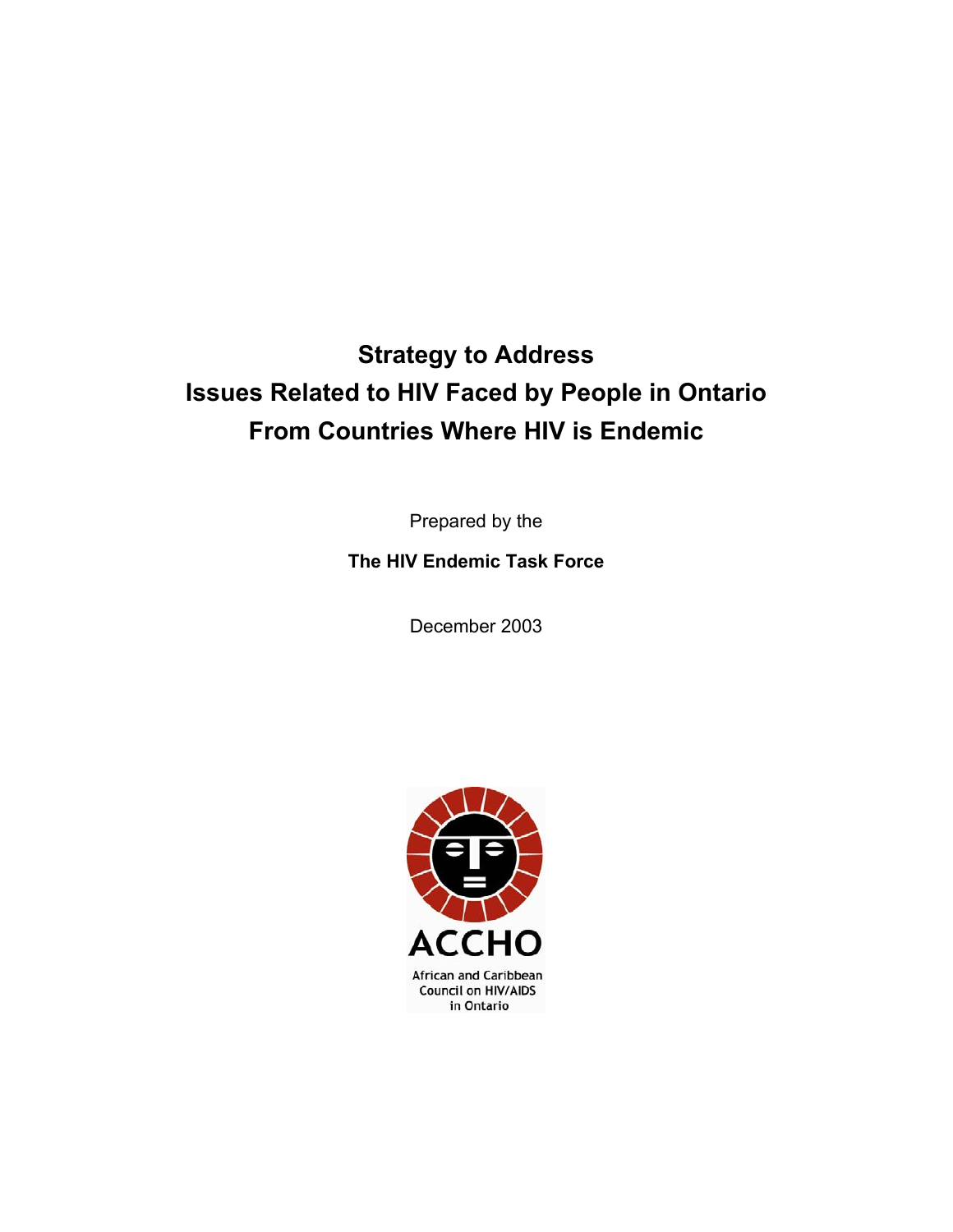Production of this Strategy has been made possible through a financial contribution from the Public Health Agency of Canada and the Government of Ontario. The views expressed herein do not necessarily represent the views of the Public Health Agency of Canada nor the Government of Ontario.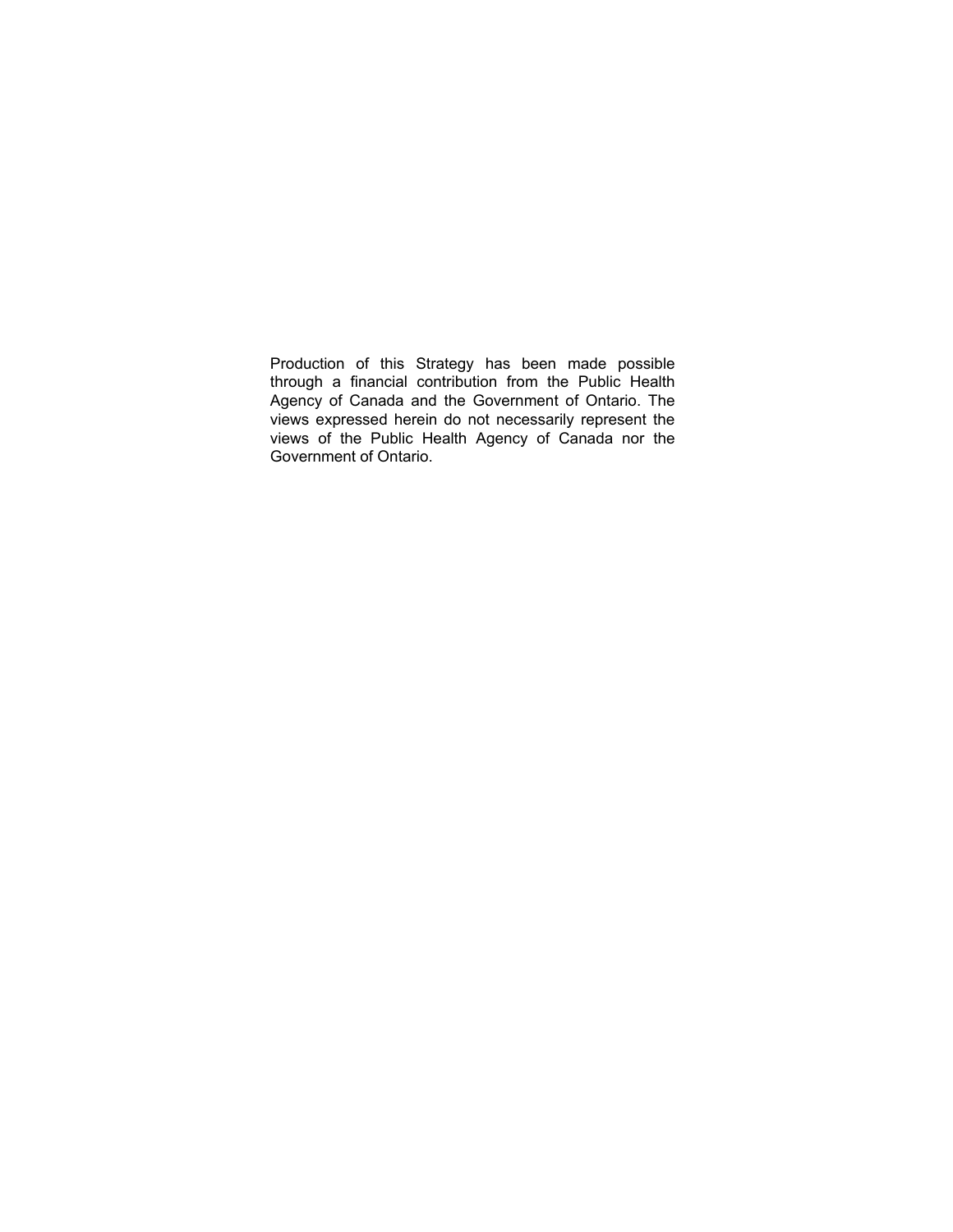## **Table of Contents**

| THE PROCESS GUIDING THE DEVELOPMENT OF THE STRATEGY  4                                                                           |  |
|----------------------------------------------------------------------------------------------------------------------------------|--|
|                                                                                                                                  |  |
|                                                                                                                                  |  |
|                                                                                                                                  |  |
|                                                                                                                                  |  |
| <b>NEXT STEPS - THE AFRICAN AND CARIBBEAN COUNCIL ON HIV/AIDS IN</b>                                                             |  |
|                                                                                                                                  |  |
| <b>APPENDIX 1: EXECUTIVE SUMMARY OF "THE HIV/AIDS EPIDEMIC</b><br>AMONG PERSONS FROM HIV-ENDEMIC COUNTRIES IN ONTARIO, UPDATE TO |  |
| <b>APPENDIX 2: MEMBER AGENCIES OF THE HIV ENDEMIC TASK</b>                                                                       |  |
| APPENDIX 3: AFRICAN & CARIBBEAN COUNCIL ON HIV/AIDS IN                                                                           |  |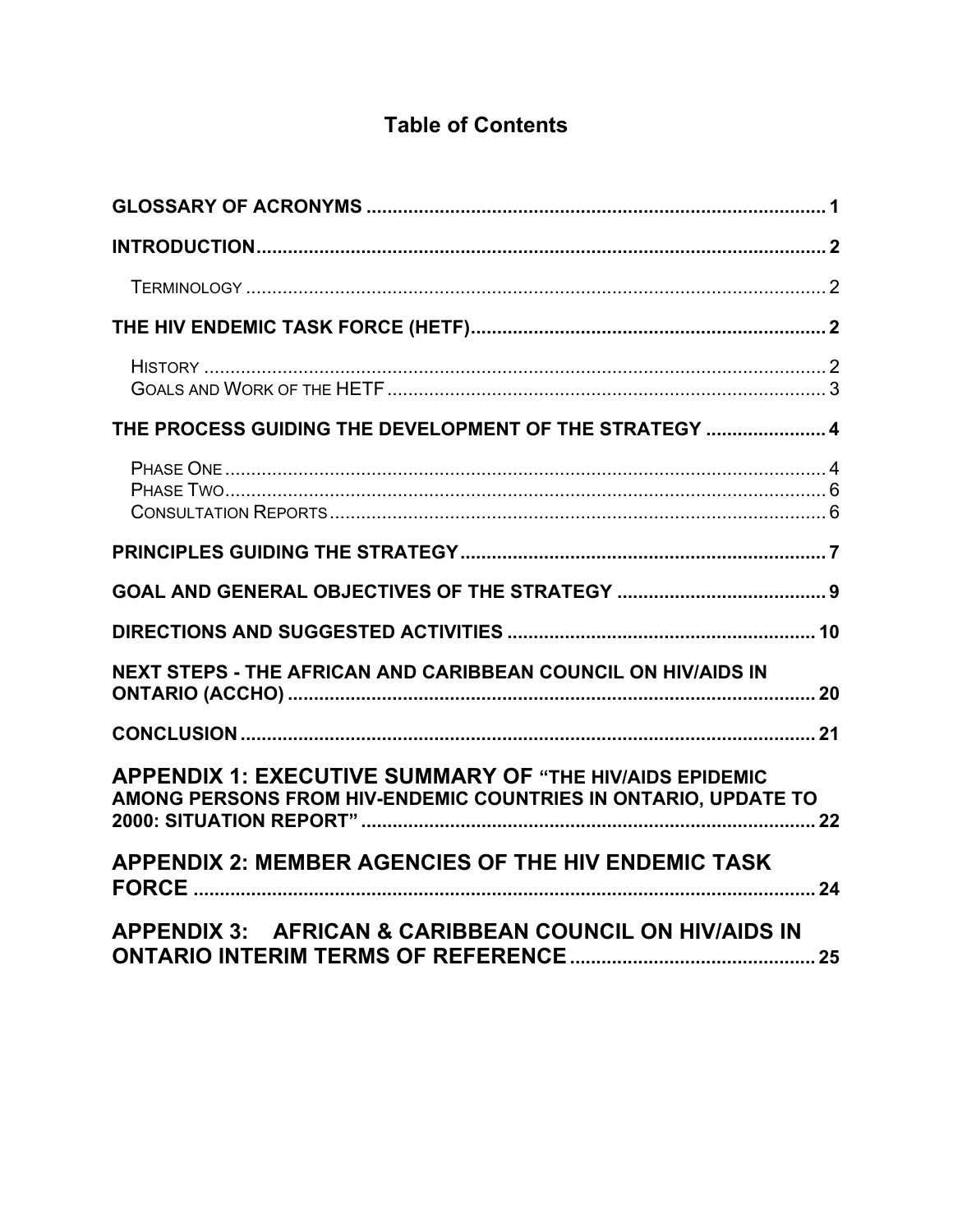# **Glossary of Acronyms**

| <b>ACCHO</b>  | African and Caribbean Council on HIV/AIDS in Ontario                                                                                           |
|---------------|------------------------------------------------------------------------------------------------------------------------------------------------|
| <b>ACHS</b>   | <b>African Community Health Services</b>                                                                                                       |
| <b>AHRO</b>   | Association of HIV/AIDS Researchers of Ontario                                                                                                 |
| <b>APPA</b>   | Africans in Partnership Against AIDS                                                                                                           |
| <b>ASAP</b>   | As Soon As Possible                                                                                                                            |
| <b>ASO</b>    | <b>AIDS Service Organization</b>                                                                                                               |
| <b>BCAP</b>   | <b>Black Coalition for AIDS Prevention</b>                                                                                                     |
| <b>CAHR</b>   | Canadian Association of HIV Research                                                                                                           |
| <b>CAS</b>    | <b>Canadian AIDS Society</b>                                                                                                                   |
| <b>CHC</b>    | <b>Community Health Centre</b>                                                                                                                 |
| <b>CMSC</b>   | Centre médico-social communautaire                                                                                                             |
| <b>HETF</b>   | <b>HIV Endemic Task Force</b>                                                                                                                  |
| <b>IDU</b>    | <b>Injection Drug User</b>                                                                                                                     |
| <b>LCDC</b>   | Laboratory Centre for Disease Control (now titled Centre for Infectious Disease<br>Prevention & Control), Health Canada                        |
| HC            | <b>Health Canada</b>                                                                                                                           |
| <b>HPPB</b>   | Health Promotion and Protection Branch (now titled Population & Public Health Branch),<br><b>Health Canada</b>                                 |
| <b>MP</b>     | Member of Parliament (Federal)                                                                                                                 |
| <b>MPP</b>    | <b>Member of Provincial Parliament</b>                                                                                                         |
| <b>MSM</b>    | Men Who Have Sex With Men (defined as gay or bisexual men, or men who have<br>sex with men who do not self-identify as being gay or bisexual). |
| <b>NGO</b>    | Non-Governmental Organization                                                                                                                  |
| <b>OACHA</b>  | <b>Ontario Advisory Council on HIV/AIDS</b>                                                                                                    |
| <b>OAN</b>    | <b>Ontario AIDS Network</b>                                                                                                                    |
| <b>OHIP</b>   | Ontario Health Insurance Plan                                                                                                                  |
| <b>OHTN</b>   | <b>Ontario HIV Treatment Network</b>                                                                                                           |
| <b>PLWHA</b>  | Person Living With HIV/AIDS                                                                                                                    |
| <b>PPHB</b>   | Population & Public Health Branch, Health Canada                                                                                               |
| <b>SSHRC</b>  | Social Sciences & Humanities Research Council                                                                                                  |
| <b>STI</b>    | <b>Sexually Transmitted Infection</b>                                                                                                          |
| <b>TORs</b>   | <b>Terms of Reference</b>                                                                                                                      |
| <b>UNAIDS</b> | Joint United Nations Programme on HIV/AIDS                                                                                                     |
| <b>WHIWH</b>  | Women's Health In Women's Hands Community Health Centre                                                                                        |
| <b>YCS</b>    | <b>Youth Clinical Services Inc</b>                                                                                                             |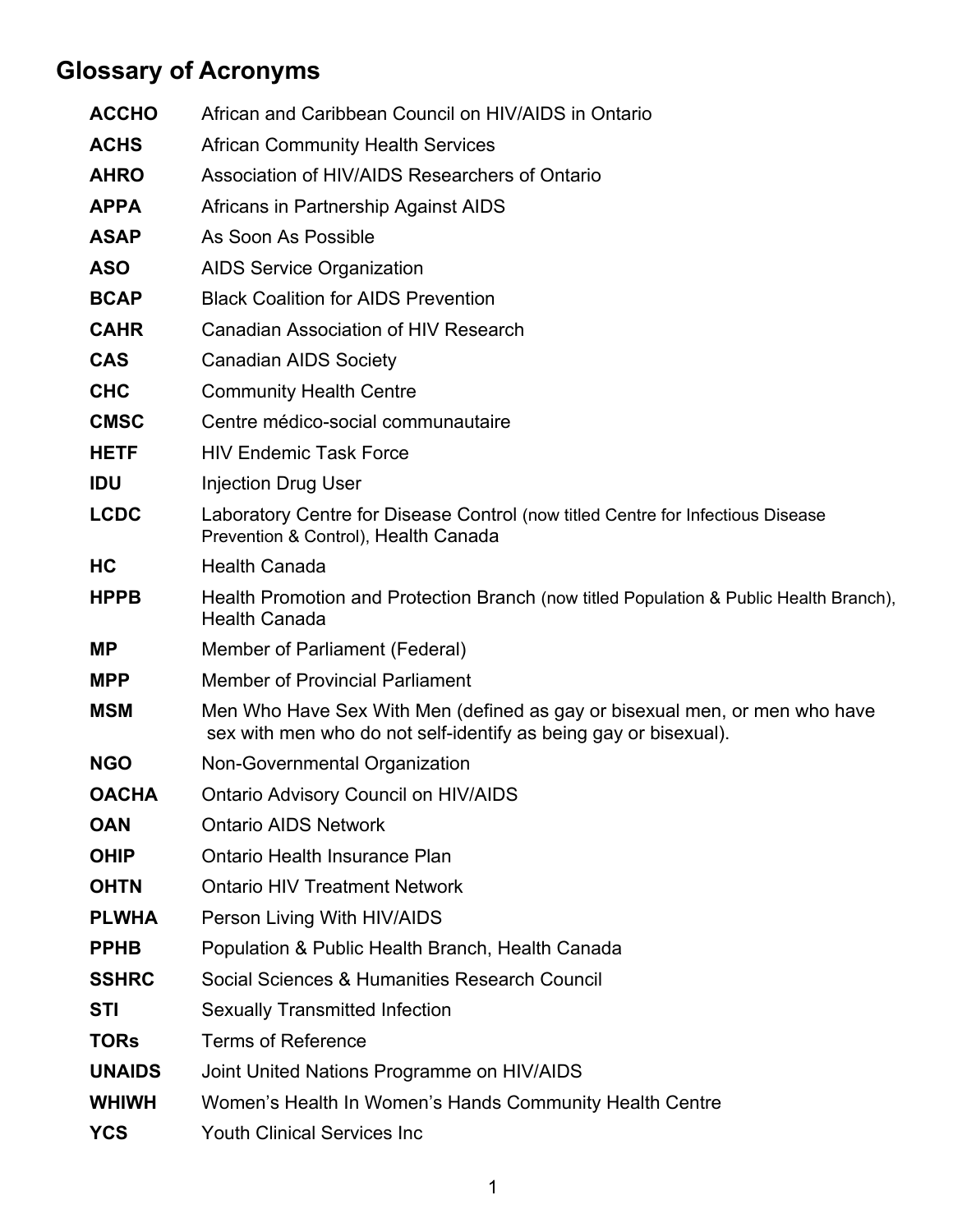## **Introduction**

In an effort to promote a timely, coordinated and adequate response to issues related to HIV faced by people in Ontario from countries where HIV is endemic (i.e. African and Caribbean communities), the HIV Endemic Task Force (HETF) developed this Strategy. It is important to note that the Strategy is intended to be a framework or "roadmap" to coordinate and guide action. It does not provide program or project detail, or workplans. Specific objectives, activities and outcome indicators will be developed as agencies and/or coalitions of agencies begin to implement and further refine the Strategy's 'suggested directions'. In addition the Strategy will be reviewed and revised (as needed) every two to five years.

### *Terminology*

For some people the term HIV-endemic is problematic. It is in fact an epidemiologic term that refers to countries or populations where there is a high prevalence of HIV infection in the general population (i.e. generally greater than 1%), and the predominant mode of transmission is heterosexual contact. Currently, most countries in the Caribbean and Sub-Saharan Africa have been classified as HIV-endemic. The Joint United Nations Programme on HIV/AIDS (UNAIDS) refers to HIV-endemic as a 'generalized epidemic' as opposed to an epidemic within distinct groups of the population.

This Strategy strives to address issues related to HIV faced by people in Ontario from countries where HIV is endemic. Consequently, given the current composition of Ontario's population and the present state of the HIV epidemic in Ontario, the Strategy is primarily geared to people of African and Caribbean descent. Thus the document refers to "African and Caribbean people and communities" rather than HIV-endemic communities.

## **The HIV Endemic Task Force (HETF)**

### *History*

In the mid 90's service providers noted an increase in the number of people from African and Caribbean communities being diagnosed with HIV and seeking HIV/AIDS care and support services. A need for statistics to substantiate and define the trends that service providers were seeing was identified.

In 1998, a number of agencies formed a working group. The organizations involved at the time included: African Community Health Services (ACHS), Africans in Partnership Against AIDS (APAA), Black Coalition for AIDS Prevention (BCAP), Laboratory Centre for Disease Control (now titled the Centre for Infectious Diseases Prevention & Control) of Health Canada and the AIDS Bureau, Ontario Ministry of Health and Long Term Care.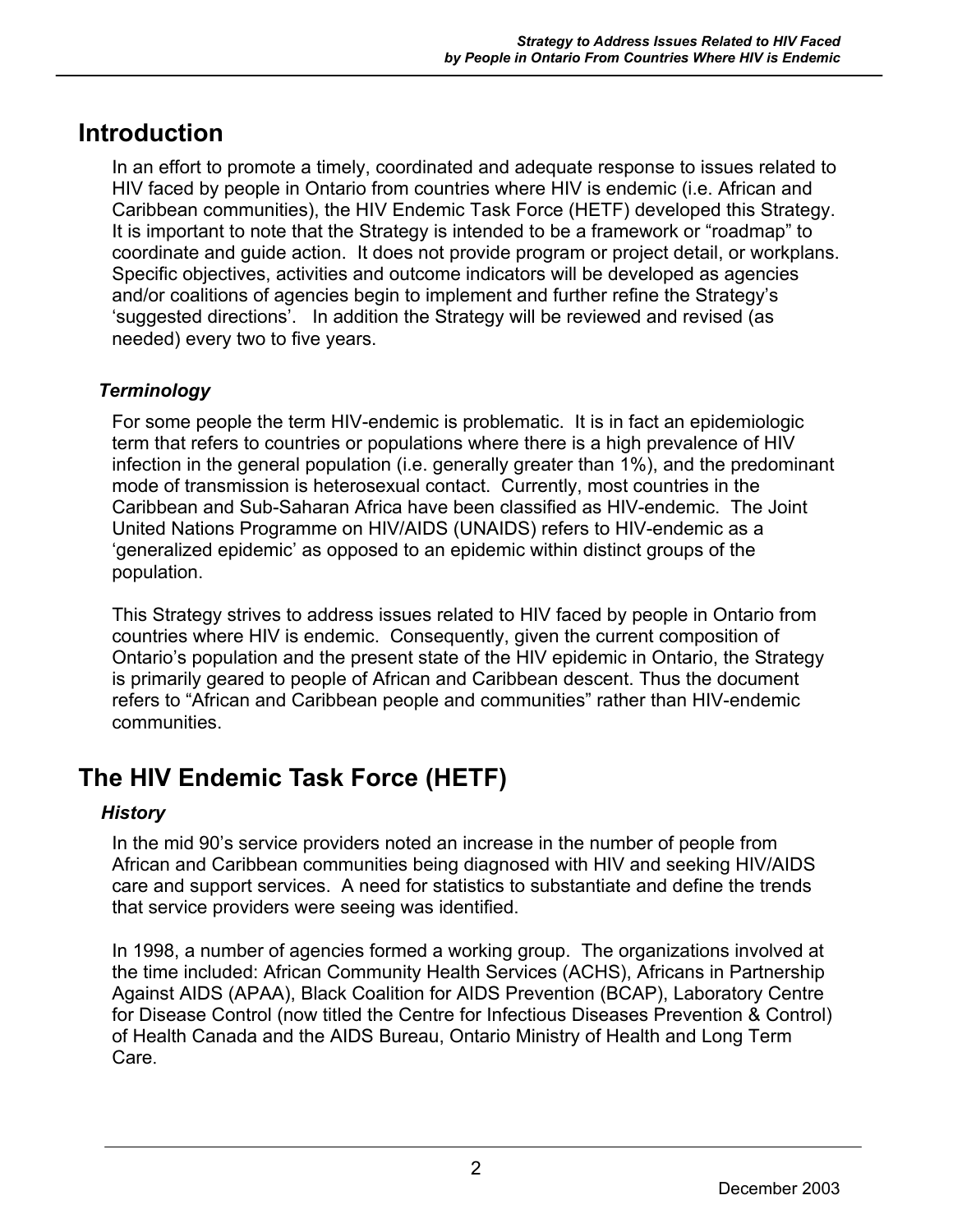The working group decided that it needed a clear picture of the status of the HIV/AIDS epidemic among people from the African and Caribbean communities. In late 1998, the group asked Dr. Robert Remis to prepare an epidemiologic situation report to better understand the issue of HIV infection among people from countries where HIV is endemic. The study examined available data for the period 1981 to 1998 from databases in Ontario to better characterize and quantify HIV incidence and prevalence in these populations. The Remis report, entitled *The HIV/AIDS Epidemic Among Persons From HIV-Endemic Countries in Ontario, 1981-98: A Situation Report*, was released in November 1999. An updated Executive Summary of the report is attached as Appendix 1.

The Remis report verified the trends front-line service workers were seeing and established the need for a Strategy to address the issue. The working group invited other organizations and individuals working with African and Caribbean communities to begin drafting a Strategy. Rexdale Community Health Centre, Centre médico-social communautaire (CMSC), Youth Clinical Services Inc., Women's Health In Women's Hands (WHIWH), Health Promotion and Protection Branch (Ontario Region) <sup>1</sup> of Health Canada (replaced LCDC on the working group), and Toronto Public Health joined and the working group was re-named the HIV Endemic Task Force (HETF).

#### *Goals and Work of the HETF*

The HETF identified the following goal for itself*: "to reduce the incidence of HIV among people in Ontario from countries where HIV is endemic (i.e. African and Caribbean communities) and to improve the quality of life for those infected and affected by HIV/AIDS."* The general objectives of the HETF were:

- 1. to coordinate the work of agencies, institutions and policy makers working with and for African and Caribbean people regarding prevention, education, health promotion, care and support;
- 2. to facilitate community development in response to HIV/AIDS challenges; and,
- 3. to identify research needs, priorities and opportunities.

The HETF identified the need for urgent action by government departments, health care agencies, HIV/AIDS service organizations, settlement agencies, social service agencies and the communities themselves. In addition to developing this Strategy, the Task Force engaged in ongoing education and advocacy work on the issue and built links with existing HIV/AIDS strategies, including the Ontario Provincial HIV/AIDS strategy and the federal Canadian Strategy on HIV/AIDS, to ensure both provincial and national attention and action on this urgent issue.

 $\overline{a}$ <sup>1</sup> Now titled Population & Public Health Branch (Ontario Region), Health Canada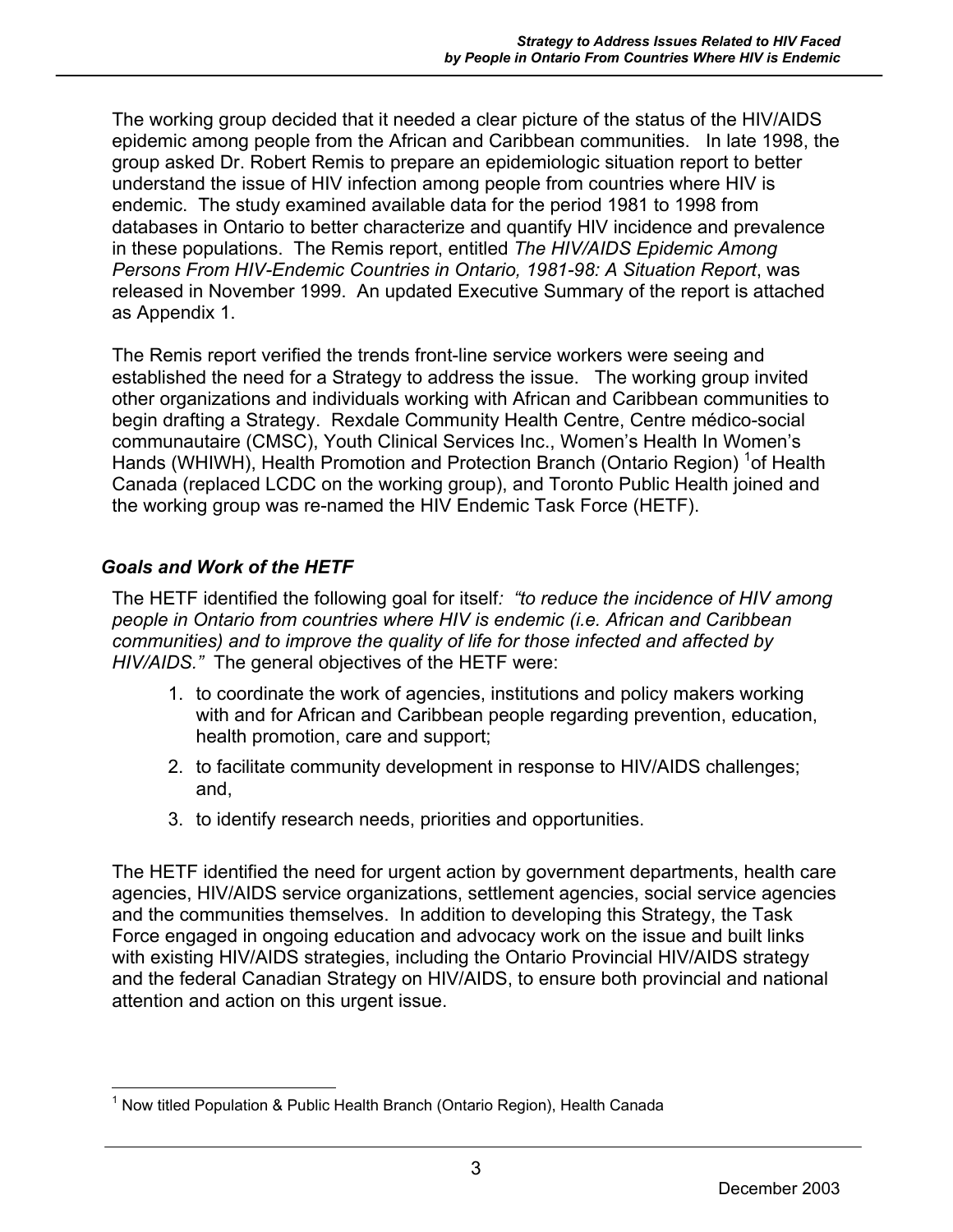## **The Process Guiding the Development of the Strategy**

The Strategy was developed collectively by the founding members of the HETF. See Appendix 2 for a list of HETF member agencies.

Two Phases of consultation informed the final version of the Strategy.

#### *Phase One*

The Phase One consultation involved telephone interviews with selected service providers, researchers, advocates and non-governmental organizations (NGOs) working with African and Caribbean people.

The data generated by the telephone interviews contained a number of common themes, issues and recommendations including the need for:

- immediate attention and dedication of resources to the increasing rates of HIV infection among African and Caribbean people;
- ongoing consultation with African and Caribbean communities, and service providers working with these communities geared to building a community-based response that recognizes the diversity within and between communities of people from countries where HIV is endemic;
- approaches that address the broader social context that affects the health of individuals and communities (i.e. culture, gender, socio-economic status, social support networks, social environments);
- an integrated health care approach to the delivery of HIV prevention, care, treatment and support;
- culturally competent programs and services that are accessible and relevant to all African and Caribbean people and communities; and
- policies rooted in the day-to-day reality of service and program delivery.

Data from the telephone interviews also indicated a number of key directions and suggested activities including:

- advocating for additional funding for linguistic and cultural interpretation, translation of resource materials and coverage for the costs of medications;
- identifying, supporting and promoting culturally appropriate & accessible HIV prevention, care, treatment & support programs and services;
- developing/piloting alternative modes of service/program delivery (e.g. offsite/mobile service delivery; assistance with basic needs such as housing, food, medical care, immigration; and peer support that is culturally competent);
- supporting community education and mobilization initiatives within African and Caribbean communities, and working with the informal support networks that exist in these communities;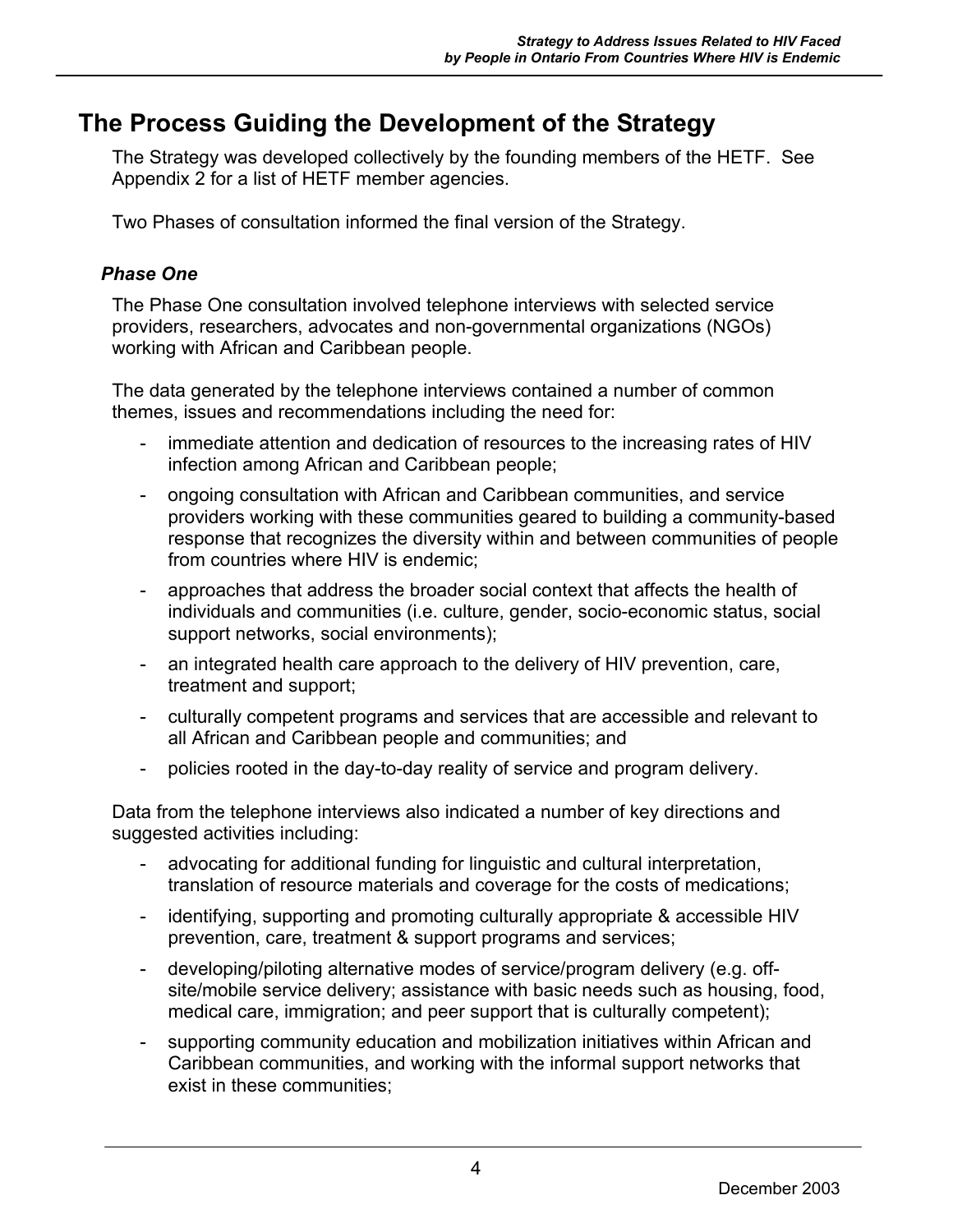- breaking the silence and creating a supportive environment for prevention work; and
- promoting a broad base of relevant research (e.g. psycho-social research, epidemiology & surveillance, research with a service delivery component, best practices research, needs assessments).

The expertise and experience of HETF members and the data generated by these telephone interviews was used to develop a Draft Strategy. Next, the draft Strategy and a questionnaire were mailed out to a wide range of African and Caribbean community members and service providers, and the broader health and social service sector working with African and Caribbean communities. And, in November 2001, the *"For Us, By Us, About Us"* Community Forum was held in Toronto.

Key input from the mail out survey and the Community Forum included the need for the Strategy to:

- − address the limited funding from government;
- − increase African / Caribbean representation in service provision;
- − facilitate discussion of differences among African people;
- − integrate HIV/AIDS education and awareness in the school curriculum, particularly in Catholic schools;
- − promote opportunities for communities to talk about homosexuality, and hear and learn about the impact of negative attitudes about homosexuality;
- − recognize that fear of disclosure has resulted in separation of families and violence toward women, displacement of families, poverty, orphans/children in foster care; and
- − develop alternate ways to reach people and communities ( e.g. sports venues, popular theatre, music, media, faith groups & religious leaders, take community forums into the communities, focus groups, etc,,.)

Participants also encouraged the HETF to:

- $\Rightarrow$  broaden the membership of the HETF as soon as possible to include members from other parts of the province especially Ottawa, and to include representation from all the affected African and Caribbean communities;
- ⇒ recognize that community forums are an important stimulus for debate and continued discussion and should occur on a regular basis; and
- $\Rightarrow$  work with funders to ensure effective monitoring of funds (i.e. that funding given to organizations actually supports effective programming).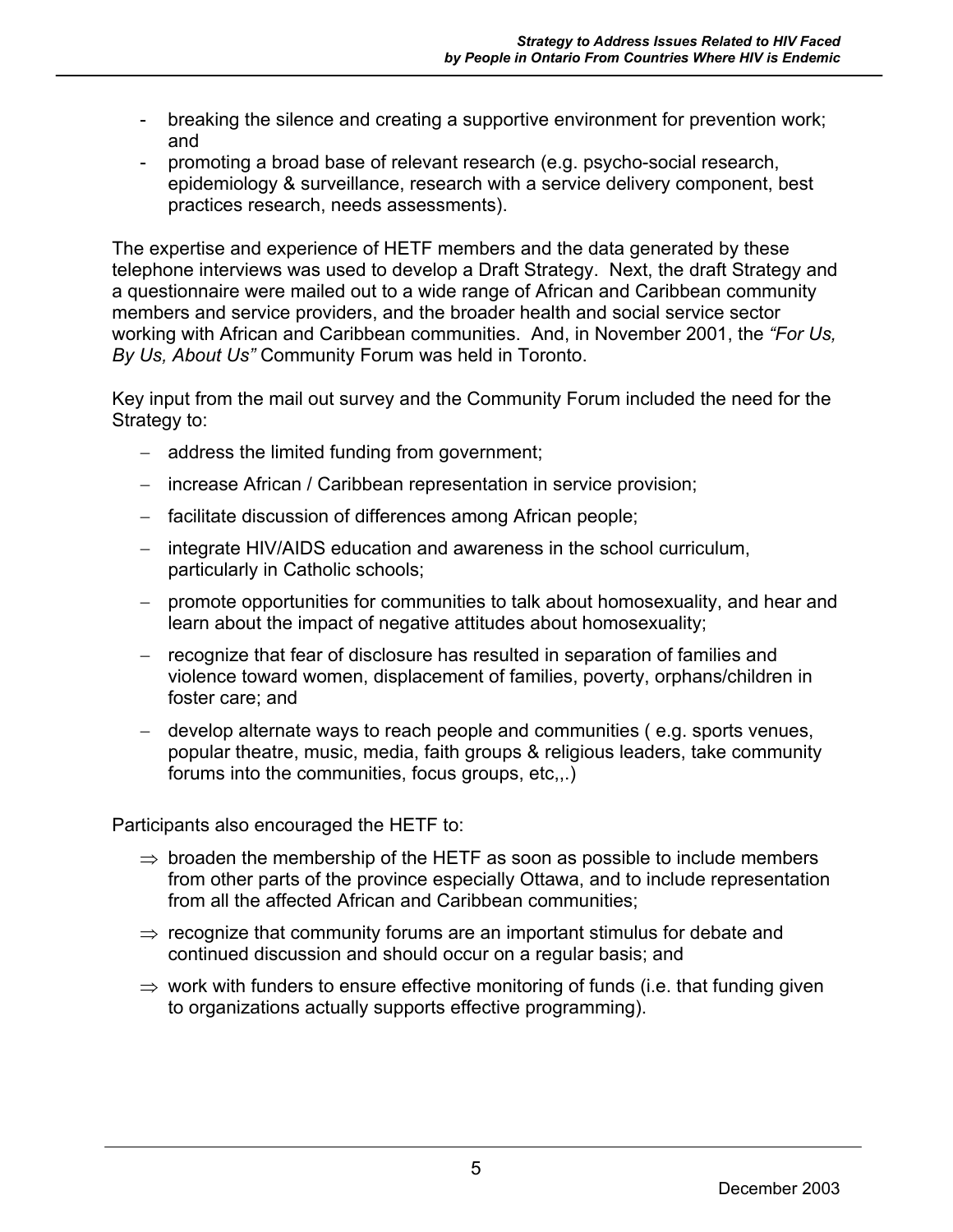#### *Phase Two*

Building on the input gained in Phase One, the Phase Two consultation conducted targeted focus groups with African and Caribbean people living with/affected by HIV/AIDS, and with service providers in Toronto and Ottawa working with African and Caribbean communities.

Findings highlighted stigma, racism, employment issues, immigration, funding, training of health care professionals, and access to housing, financial assistance and treatment as key issues affecting African and Caribbean people living with/affected by HIV/AIDS.

Findings of the Phase Two consultation included recommendations that the HETF:

- $\Rightarrow$  play a leading advocacy role with respect to African and Caribbean people living with/affected by HIV/AIDS regarding access to immigration, housing, financial assistance and consistent employment;
- $\Rightarrow$  be involved in the development and dissemination of educational strategies aimed at alleviating different forms of stigma faced by African and Caribbean people living with/affected by HIV/AIDS;
- $\Rightarrow$  consider the amalgamation of ethno-specific HIV/AIDS related services and programs; and
- $\Rightarrow$  shift the focus from funding of needs assessments to an emphasis on program development and service delivery for African and Caribbean people living with/affected by HIV/AIDS.

The themes, issues and recommendations from all of the consultations have become an integral part of the Strategy and the development of the African and Caribbean Council on HIV/AIDS.

#### *Consultation Reports*

Detailed reports of the *"For Us, By Us, About Us"* Community Forum and the Phase Two Community Consultations are available from:

Canadian HIV/AIDS Information Centre Centre canadien d'information sur le VIH/sida 400 - 1565 avenue Carling Avenue Ottawa, ON K1Z 8R1 Toll Free: 877-999-7740 Phone: 613-725-3434 Fax: 613-725-1205 Email: aidssida@cpha.ca Web site: www.aidssida.cpha.ca

On the Internet at:

www.phs.utoronto.ca/ - see "Links", or at www.hiv-cbr.net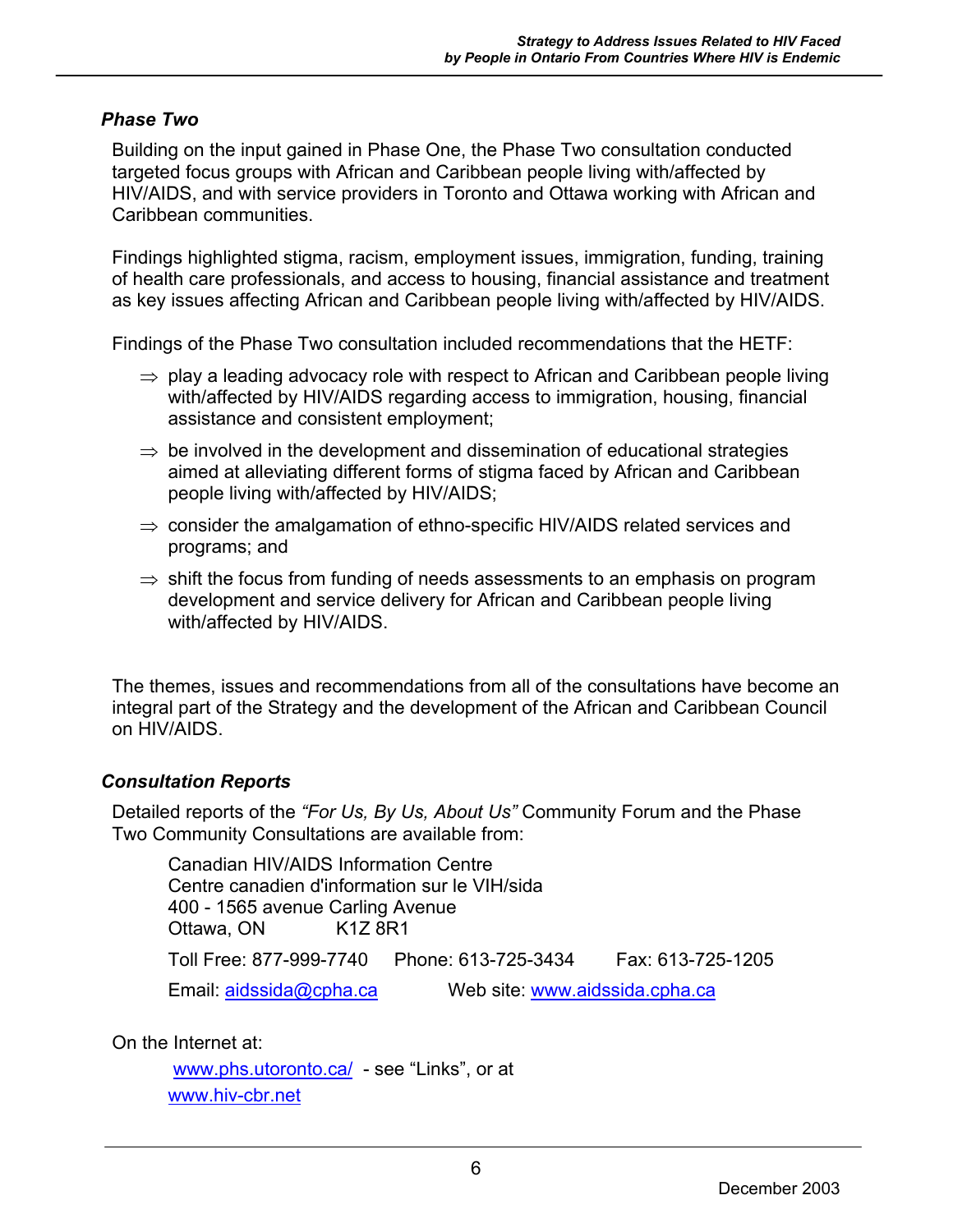## **Principles Guiding the Strategy**

The Strategy begins from the assumption that while African and Caribbean people and communities share many commonalities, they are not homogeneous. African and Caribbean people and communities have multiple identities rooted in religion, culture, sexuality, class, ethnicity, gender, migratory status<sup>2</sup>, etc.. These identities shape the context of people's lives and their communities. In turn, this context affects people and communities' self-identity and self-esteem, their living and working conditions, their safety, their health, their behaviours and their options or 'choices'. An understanding of these contexts and multiple identities is key. Equally important is the recognition that African and Caribbean people and communities live within complex and intersecting power structures largely determined by 'mainstream' society (i.e. what Himani Bannerji<sup>3</sup> refers to as "the social relations of ruling coded as gender, class and race").

The following key principles are inherent in the Strategy's goal, objectives, directions and suggested activities.The Strategy:

- asserts that the increasing rates of HIV infection among African and Caribbean people is an urgent issue that requires immediate attention and dedication of resources to prevention of HIV transmission and to the care, treatment and support of those living with and affected by HIV/AIDS;
- recognizes that efforts to address the issue of HIV among African and Caribbean people requires consultation and collaboration with African and Caribbean communities and groups and service providers working with and within these communities;
- is geared to building and promoting a community-based response that recognizes the diversity within and between African and Caribbean communities across Ontario;
- recognizes that in order to be most effective, HIV programming needs to work in a broad social context that addresses the determinants of health. These determinants of health influence the health of individuals and communities and include such things as culture, gender, socio-economic status, social support networks, and social environments;
- emphasizes the need for gender-based analyses and programming given the reality that gender inequality and gender-based hatred and violence affect all women's lives, and the fact that African and Caribbean women must deal with all the barriers and issues that African and Caribbean people face plus the additional isolation and marginalization of being women within these communities, and, the physiological differences between men and women that

<sup>1</sup>  $2$  i.e. refugee, immigrant, Canadian-born, etc.

<sup>3</sup> "Returning the Gaze: An Introduction" in Bannerji, Himani (ed.) *Returning the Gaze: Essays on Racism, Feminism, and Politics.* Toronto: Sister Vision Press. 1993. Pg. xxvi.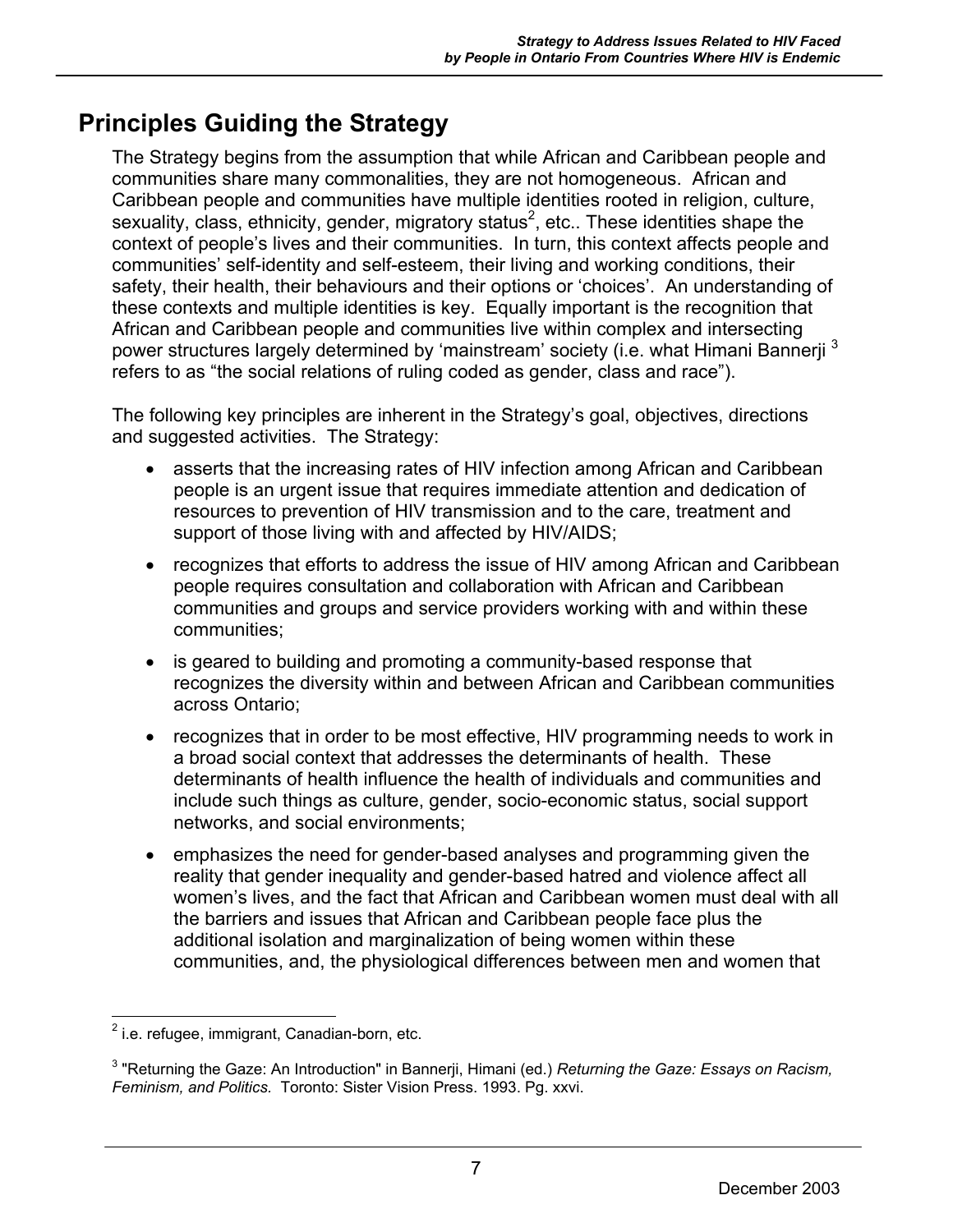render women more biologically vulnerable to HIV infection through heterosexual sex than are men<sup>4</sup>;

- recognizes that racism and other types of discrimination influence African and Caribbean people's response to HIV/AIDS. Racial discrimination limits not only access to employment and housing, but access to HIV/AIDS information and services developed to reduce transmission, provide treatment, care and support of those infected and affected by HIV/AIDS within African and Caribbean communities. All initiatives targeted to African and Caribbean people must recognize and deal strategically with this factor;
- stresses the need to address stigma both the stigma and racism promoted by 'mainstream' society against African and Caribbean people and communities; and the stigma and denial promoted within African and Caribbean communities which marginalizes African and Caribbean people living with HIV/AIDS and their families/caregivers thereby endangering their physical and mental health, and significantly reducing the effectiveness of HIV/AIDS prevention, care, treatment and support initiatives;
- promotes the delivery of HIV prevention, care, treatment and support strategies, programs and services within an integrated comprehensive health care approach (i.e. a broad range of health care services not only HIV specific services);
- acknowledges that HIV prevention, care, treatment and support strategies and initiatives occur within a continuum of program and service delivery;
- requires that programs and services involve African and Caribbean people; be culturally competent; and be accessible and relevant to all African and Caribbean people including children & youth, women, gays/lesbians/bisexuals/transgendered/ heterosexuals, men who have sex with  $\overline{m}$ en<sup>5</sup> (MSM), and injection drug users (IDUs);
- identifies the need for mechanisms to link the macro and the micro levels (i.e. policy and programs/services), and acknowledges that policies must be rooted in the day-to-day reality of service and program delivery (i.e. policies should be informed by, and supportive of service and program initiatives);
- makes every effort to increase coordination and reduce duplication, and be integrated into other provincial and federal HIV/AIDS strategies and polices; and

 $\overline{a}$ 4 "*The per-contact risk of sexual transmission from an HIV-infected man to an uninfected woman is greater than that in the opposite direction. Though there is continued controversy about the degree of this difference, most experts feel it is in the range of two to four times."* Verbal communication with Dr. Robert Remis, Department of Public Health Sciences, University of Toronto, Canada, October 2003.

World Health Statistics Quarterly / Rapport Trimestriel De Statistiques Sanitaires Mondiales 49(1996). Page 106.; Canadian AIDS Society. 1997/98 National AIDS Awareness Campaign: The Changing Face of AIDS. Ottawa: Canadian AIDS Society. 1997. Module 2-4.

 $5$  MSM is defined as gay or bisexual men, or men who have sex with men who do not self-identify as being gay or bisexual.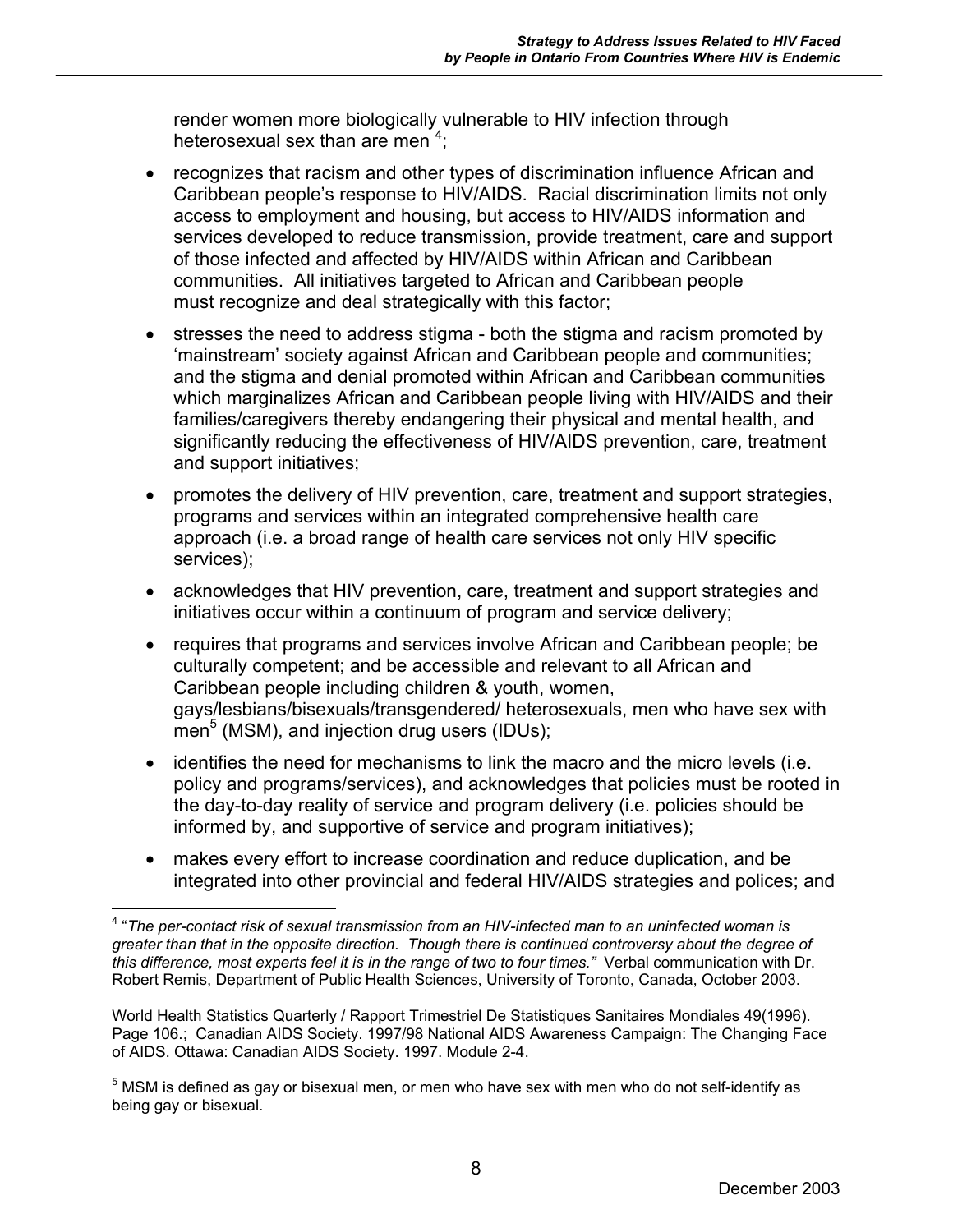• identifies the potential for the African and Caribbean Council on HIV/AIDS in Ontario (ACCHO) to play a key role in coordinating a response among government departments, HIV/AIDS service organizations, public health departments, health care and social service agencies, and the different levels of government.

These principles guided the development of the Strategy*,* and they will be a central component of its implementation.

## **Goal and General Objectives of the Strategy**

#### *Goal:*

to reduce the incidence of HIV among African and Caribbean people in Ontario and to improve the quality of life for those infected and affected by HIV/AIDS.

#### *General Objectives:*

- 1. To coordinate the work of agencies, institutions and policy makers working with and for African and Caribbean people regarding prevention, education, health promotion, care and support.
- 2. To facilitate community development in response to HIV/AIDS challenges.
- 3. To identify research needs, priorities and opportunities.

The next section outlines some key Directions and Suggested Activities that will contribute to achieving the goal and objectives of the Strategy. Some of the Directions and Suggested Activities are relevant to more than one of the General Objectives, however for the purposes of clarity and brevity they appear under the General Objective that they are most directed toward.

In effort to promote realistic planning the Suggested Activities have been defined as short-term or mid-term. Suggested Activities have been allocated to the time frame in which they are likely to begin, it is recognized that some of them are ongoing and/or may span more than one category.

The Strategy is intended to be a framework or "roadmap" to coordinate and guide action. It does not provide program or project detail, or workplans. Specific objectives and activities and outcome indicators will be developed as agencies and/or coalitions of agencies begin to implement and further refine the Strategy's 'suggested directions'. In addition the Strategy will be reviewed and revised (as needed) every two to five years.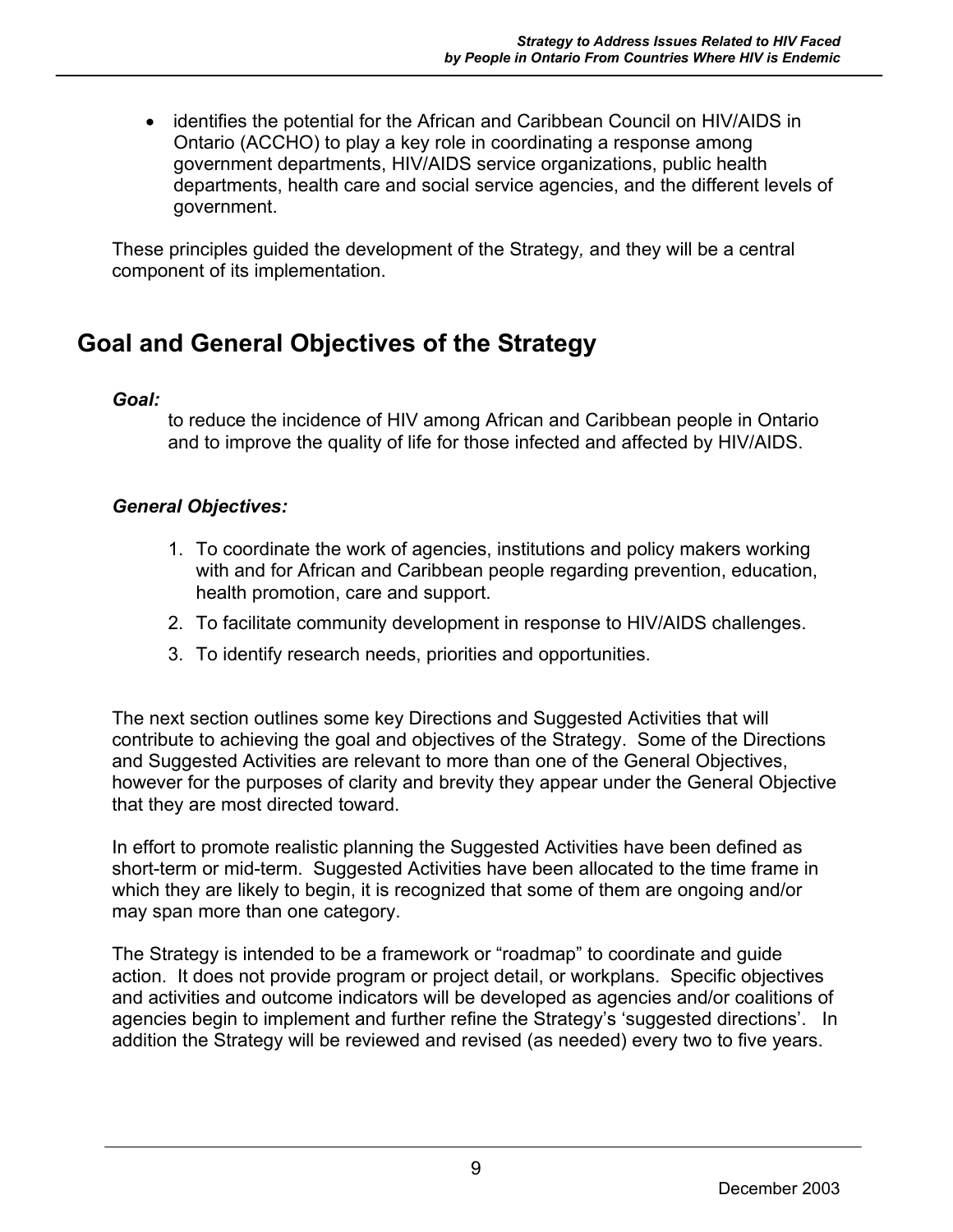## **Directions and Suggested Activities**

**Objective 1:** to coordinate the work of agencies, institutions and policy makers working with and for African and Caribbean people regarding prevention, education, health promotion, care and support.

| <b>DIRECTIONS</b>                                                                                                                                                                                                                                                 | <b>SUGGESTED ACTIVITIES</b>                                                                                                                                                                                                                                                                                                                                                                                                                                                                                                                                                        |                                                                                                                                                                                                                                                                                                                                                                                                                                                                                                                                                                                                                                                                                      |
|-------------------------------------------------------------------------------------------------------------------------------------------------------------------------------------------------------------------------------------------------------------------|------------------------------------------------------------------------------------------------------------------------------------------------------------------------------------------------------------------------------------------------------------------------------------------------------------------------------------------------------------------------------------------------------------------------------------------------------------------------------------------------------------------------------------------------------------------------------------|--------------------------------------------------------------------------------------------------------------------------------------------------------------------------------------------------------------------------------------------------------------------------------------------------------------------------------------------------------------------------------------------------------------------------------------------------------------------------------------------------------------------------------------------------------------------------------------------------------------------------------------------------------------------------------------|
|                                                                                                                                                                                                                                                                   | <b>Short-Term</b>                                                                                                                                                                                                                                                                                                                                                                                                                                                                                                                                                                  | Mid-Term                                                                                                                                                                                                                                                                                                                                                                                                                                                                                                                                                                                                                                                                             |
| Advocate for a commitment to and<br>resources to implement a province-wide<br>strategy to reduce HIV infection among<br>African and Caribbean people that<br>includes prevention; care, treatment &<br>support; research; and<br>advocacy/community mobilization. | Link into existing initiatives &<br>organizations wherever possible and put<br>African and Caribbean people and<br>communities on the agenda $-$ e.g.<br>OACHA, OAN, CAS, Ministerial Council<br>on HIV/AIDS, National Women's<br>Reference Group on HIV/AIDS.<br>Involve African and Caribbean people in<br>the strategy ASAP, including well-<br>respected community & religious<br>leaders, and organizations of African<br>and Caribbean people.<br>Link with, and learn from the existing<br>advocacy/lobby expertise and the<br>connections within the HIV/AIDS<br>movement. | Promote recognition of African and<br>Caribbean people and communities'<br>issues/needs within federal public health<br>policies and health promotion strategies.<br>Ensure that provincial and local public<br>health units develop policies and<br>programs on HIV prevention, care,<br>treatment and support that are geared<br>to, and appropriate to African and<br>Caribbean people and communities.<br>Recruit a high profile champion of<br>African or Caribbean descent (e.g.<br>Maestro).<br>Conduct and promote direct advocacy<br>(i.e. writing to MPs and MPPs re issues<br>of concern)<br>Develop a 'how to advocate' guide by<br>adapting and updating existing ones. |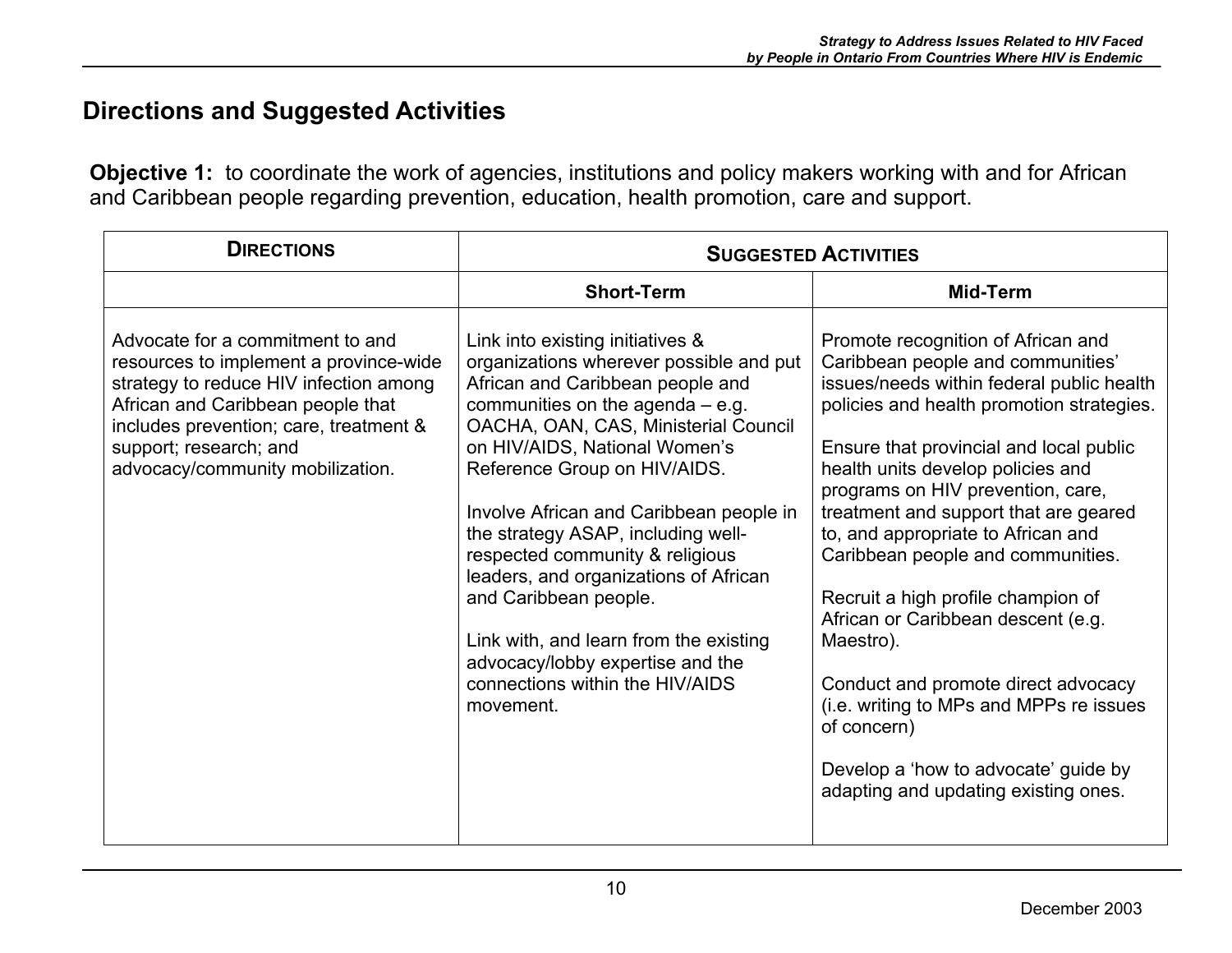| <b>DIRECTIONS</b>                                                                                                                                                                                                                                                                                                                                                                                                                                                                                                                                                                                        | <b>SUGGESTED ACTIVITIES</b>                                                                                                                                                                                                                                                                                                                                                                                                             |                                                                                                                                                                                                                                                                                                                                                                                                                                                                                                                                                                                                                                                                                                                                                                                                                                                                                                                                                                                    |
|----------------------------------------------------------------------------------------------------------------------------------------------------------------------------------------------------------------------------------------------------------------------------------------------------------------------------------------------------------------------------------------------------------------------------------------------------------------------------------------------------------------------------------------------------------------------------------------------------------|-----------------------------------------------------------------------------------------------------------------------------------------------------------------------------------------------------------------------------------------------------------------------------------------------------------------------------------------------------------------------------------------------------------------------------------------|------------------------------------------------------------------------------------------------------------------------------------------------------------------------------------------------------------------------------------------------------------------------------------------------------------------------------------------------------------------------------------------------------------------------------------------------------------------------------------------------------------------------------------------------------------------------------------------------------------------------------------------------------------------------------------------------------------------------------------------------------------------------------------------------------------------------------------------------------------------------------------------------------------------------------------------------------------------------------------|
|                                                                                                                                                                                                                                                                                                                                                                                                                                                                                                                                                                                                          | <b>Short-Term</b>                                                                                                                                                                                                                                                                                                                                                                                                                       | Mid-Term                                                                                                                                                                                                                                                                                                                                                                                                                                                                                                                                                                                                                                                                                                                                                                                                                                                                                                                                                                           |
| Break the silence and create a<br>supportive environment for prevention<br>work.<br>(It is important to note that all of the following<br>organizations need to be involved in prevention<br>work: settlement services; health services; youth<br>agencies; schools; community organizations for<br>endemic communities; language training and job<br>training programs; clinics; physicians' practices;<br>community health centres; mosques; churches;<br>expatriate national services (country specific);<br>HIV/AIDS organizations; AIDS Bureau; funders,<br>universities and student associations.) | Develop prevention objectives for<br>African and Caribbean people and<br>communities that are targeted at men &<br>women; youth and school programs;<br>condom use; pregnant women; people<br>using/abusing substances; and<br>disclosure & partner notification.<br>Include secondary prevention issues<br>(i.e. work with $HIV + people re$<br>prevention of transmission, vertical<br>transmission) in all prevention<br>strategies. | Use the inventory of points of access to<br>service (described in the next section) to<br>target prevention initiatives where<br>significant numbers of African and<br>Caribbean women and men access<br>services.<br>Building from existing work, draft HIV<br>testing, prevention, disclosure & partner<br>notification guidelines for African and<br>Caribbean men and women.<br>Promote & support culturally appropriate<br>and gender sensitive healthy sexuality<br>programs, and STI prevention, care and<br>treatment programs with active HIV<br>prevention components, and culturally<br>appropriate and gender sensitive<br>prevention programs in schools.<br>Research, assess and adapt to African<br>and Caribbean people and communities<br>(as needed) initiatives to counter<br>stigmatization within communities,<br>particularly for MSM°.<br>Utilize municipal, provincial and federal<br>healthy babies/healthy children<br>programs to develop and implement |

 $6$  MSM is defined as gay or bisexual men, or men who have sex with men who do not self-identify as being gay or bisexual.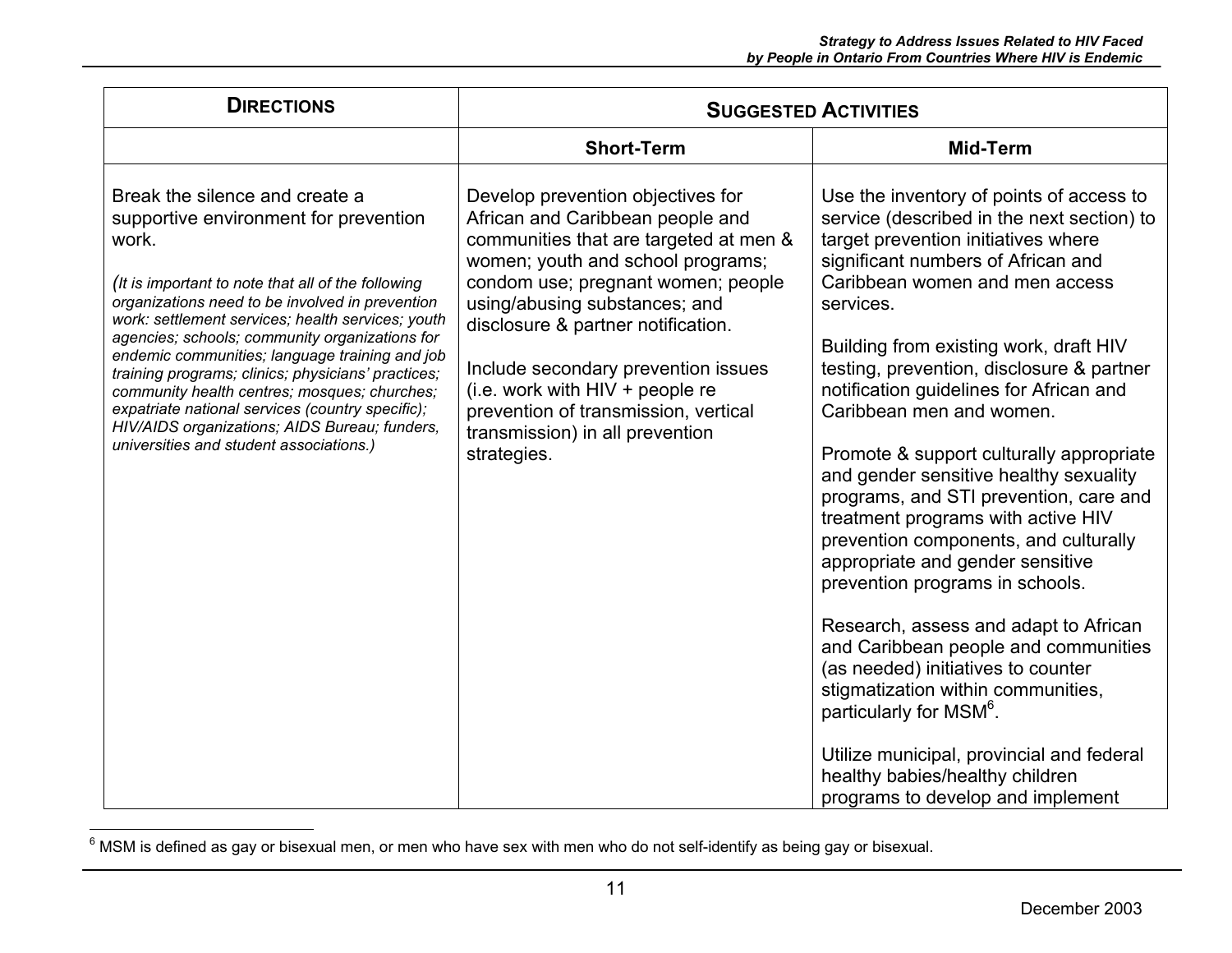| <b>DIRECTIONS</b>                                                                                                                                                                                                   | <b>SUGGESTED ACTIVITIES</b>                                                                                                                                                                                                                                                                                                                                                                                                                                                                                                                                                                                                             |                                                                                                                                                                                                                                                                                                                                                                                                                                                                                                                                                                                                                      |
|---------------------------------------------------------------------------------------------------------------------------------------------------------------------------------------------------------------------|-----------------------------------------------------------------------------------------------------------------------------------------------------------------------------------------------------------------------------------------------------------------------------------------------------------------------------------------------------------------------------------------------------------------------------------------------------------------------------------------------------------------------------------------------------------------------------------------------------------------------------------------|----------------------------------------------------------------------------------------------------------------------------------------------------------------------------------------------------------------------------------------------------------------------------------------------------------------------------------------------------------------------------------------------------------------------------------------------------------------------------------------------------------------------------------------------------------------------------------------------------------------------|
|                                                                                                                                                                                                                     | <b>Short-Term</b>                                                                                                                                                                                                                                                                                                                                                                                                                                                                                                                                                                                                                       | <b>Mid-Term</b>                                                                                                                                                                                                                                                                                                                                                                                                                                                                                                                                                                                                      |
|                                                                                                                                                                                                                     |                                                                                                                                                                                                                                                                                                                                                                                                                                                                                                                                                                                                                                         | prevention strategies.                                                                                                                                                                                                                                                                                                                                                                                                                                                                                                                                                                                               |
| Hold organizations accountable for<br>providing services to African and<br>Caribbean people and communities.                                                                                                        | Draft a statement of principles & list of<br>key actions that organizations can adopt<br>and commit to implementing.                                                                                                                                                                                                                                                                                                                                                                                                                                                                                                                    | Promote "creating supportive<br>environments" - e.g. encourage<br>agencies to recognize, plan for and<br>resource the advocacy work that front-<br>line workers must do on behalf of African<br>and Caribbean people and communities.                                                                                                                                                                                                                                                                                                                                                                                |
| Provide an accountability and<br>coordinating mechanism for work with<br>African and Caribbean people and<br>communities in Ontario through the<br>African and Caribbean Council on<br>HIV/AIDS in Ontario (ACCHO). | ACCHO members to work with existing<br>policy forums re having them integrate<br>issues related to African and Caribbean<br>people and communities into their<br>$mandates/strategies - i.e. existing$<br>provincial and national HIV/AIDS<br>strategies, Ministerial Council on<br>HIV/AIDS, OAN, CAS, National<br>Women's Reference Group on<br>HIV/AIDS, OACHA, Canadian Institutes<br>of Health Research, SSHRC, OHTN.<br>ACCHO to include more agencies<br>working with African and Caribbean<br>people and communities (e.g. CHCs,<br>settlement agencies, hospital clinics,<br>etc.) and be more provincially<br>representative. | Organize a roundtable meeting with key<br>stakeholders (HIV & non-HIV) to<br>launch/promote the Strategy - could be a<br>working meeting and the ACCHO could<br>have some concrete suggestions re 'this<br>is what you can do to help out'.<br>Develop an open, transparent and<br>accountable process that involves<br>African and Caribbean people and<br>communities and organizations<br>(including non-HIV specific ones)<br>working with African and Caribbean<br>people and communities for establishing<br>priorities in research, prevention<br>initiatives, and, care, treatment &<br>support initiatives. |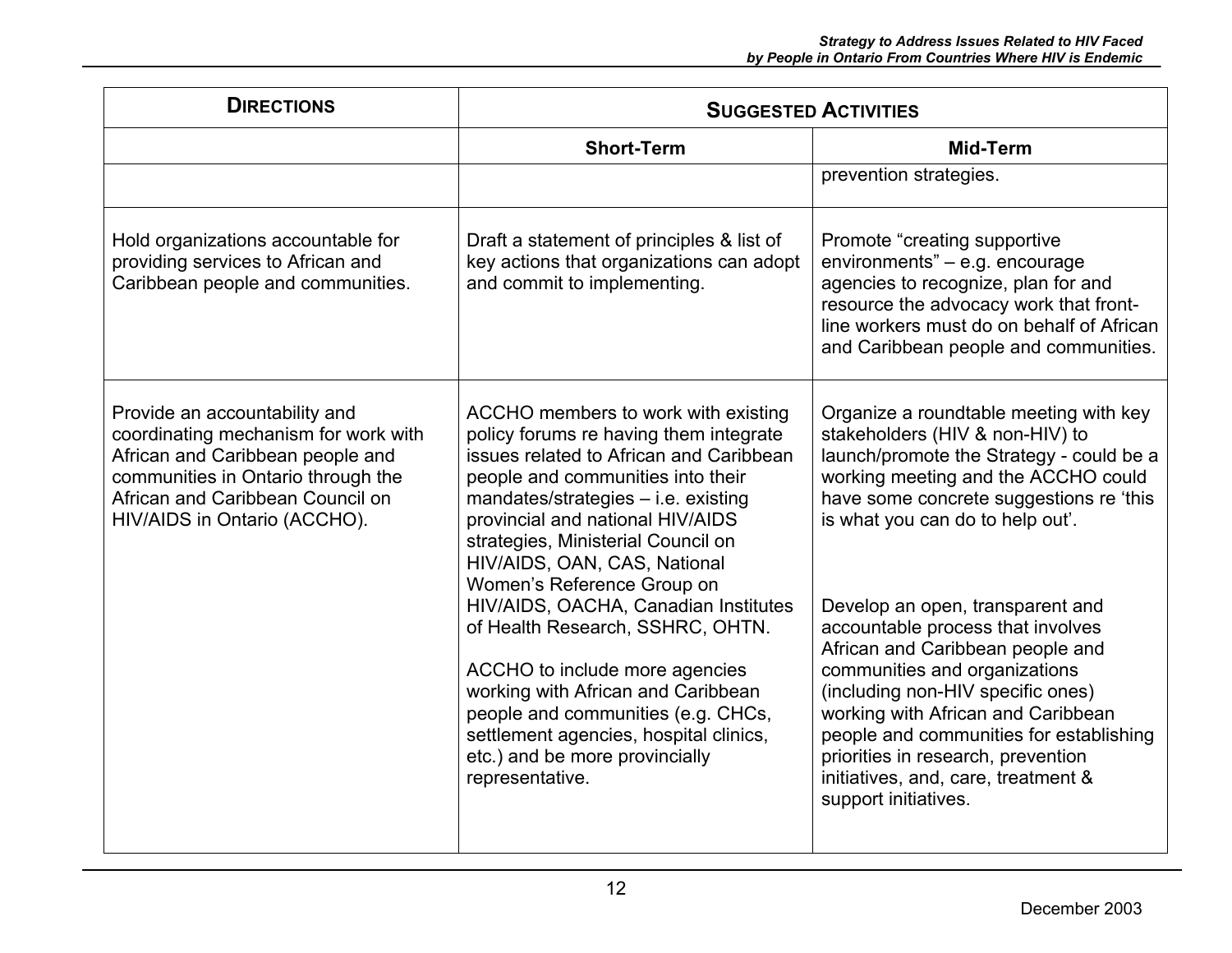| <b>DIRECTIONS</b>                                                                                                                                                  | <b>SUGGESTED ACTIVITIES</b>                                                                                                                                                                                                                                                                                                                                               |                                                                                                                                                                                                                                                                                                                                                                                                                                                                                            |
|--------------------------------------------------------------------------------------------------------------------------------------------------------------------|---------------------------------------------------------------------------------------------------------------------------------------------------------------------------------------------------------------------------------------------------------------------------------------------------------------------------------------------------------------------------|--------------------------------------------------------------------------------------------------------------------------------------------------------------------------------------------------------------------------------------------------------------------------------------------------------------------------------------------------------------------------------------------------------------------------------------------------------------------------------------------|
|                                                                                                                                                                    | <b>Short-Term</b>                                                                                                                                                                                                                                                                                                                                                         | Mid-Term                                                                                                                                                                                                                                                                                                                                                                                                                                                                                   |
| Provide an accountability and coordinating<br>mechanism for work with African and<br>Caribbean people and communities in<br>Ontario through the ACCHO - continued. | Write letters to policy forums and<br>national bodies re issues of importance<br>to HIV/AIDS among African and<br>Caribbean people and communities (e.g.<br>letter to Health Canada opposing<br>mandatory testing of immigrants).<br>ACCHO to assess the need for a staff-<br>person to coordinate the ACCHO, and if<br>needed to identify resources for the<br>position. | Once the priorities have been<br>established approach agencies and<br>organizations with specific/concrete<br>requests $-$ e.g. public health $-$ we need<br>a brochure on HIV prevention for African<br>women; OHTN we need you to issue a<br>targeted call for research on the<br>following, etc<br>ACCHO will function as a co-ordinating<br>& overseeing group to monitor the<br>implementation of the Strategy & and as<br>a mechanism to assess and re-direct<br>programs as needed. |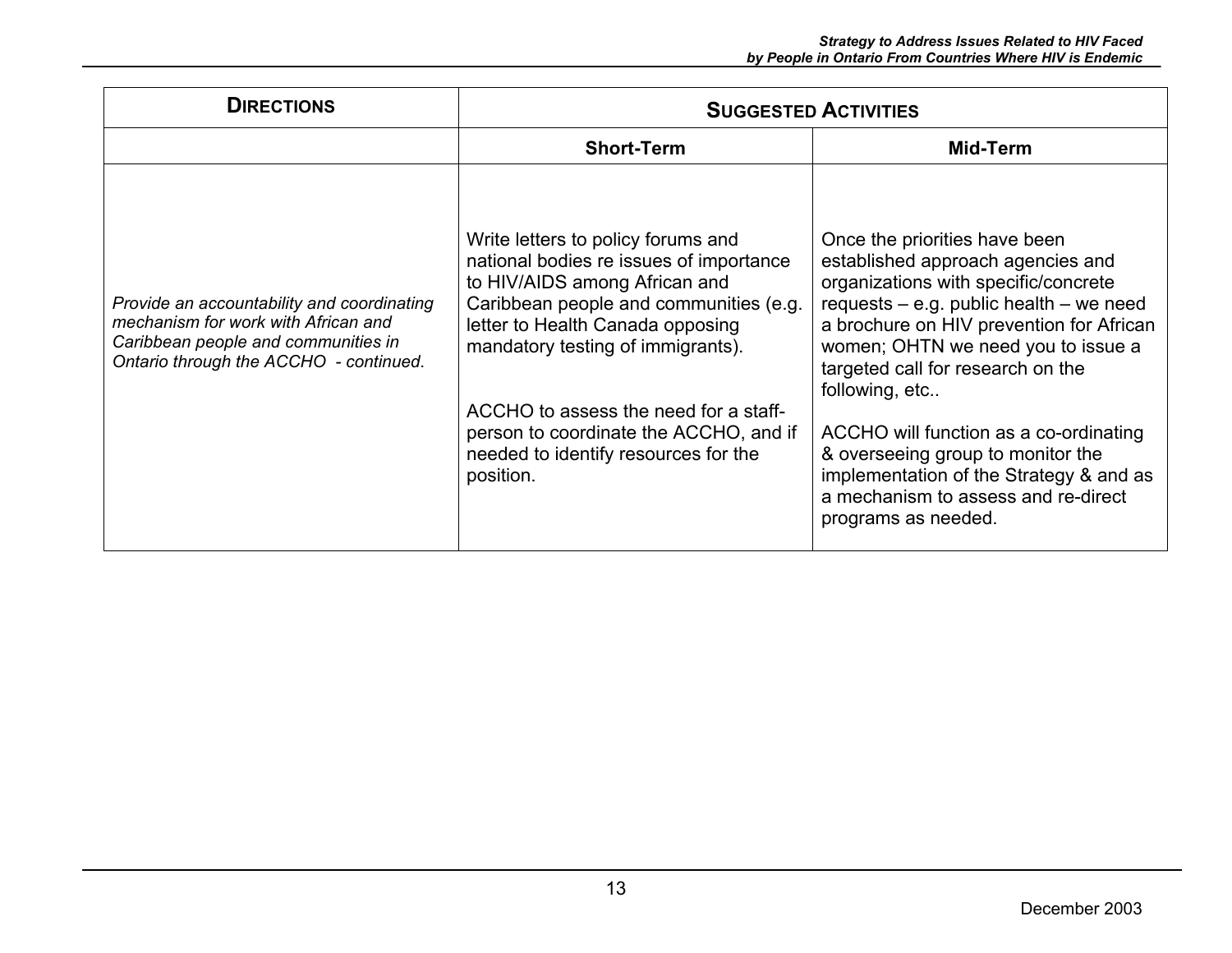**Objective 2:** to facilitate community development in response to HIV/AIDS challenges faced by African and Caribbean people and communities.

| <b>DIRECTIONS</b>                                                                                                                                                                                                                      | <b>SUGGESTED ACTIVITIES</b>                                                                                                                                                                                                                                                                                                                                                                                                                                                                                                                                                                                                                                                                                                                                                                                                                                                                                                                  |                                                                                                                                                                                                                                                                                                                                                                                                                                                                                                                                                                                                                  |
|----------------------------------------------------------------------------------------------------------------------------------------------------------------------------------------------------------------------------------------|----------------------------------------------------------------------------------------------------------------------------------------------------------------------------------------------------------------------------------------------------------------------------------------------------------------------------------------------------------------------------------------------------------------------------------------------------------------------------------------------------------------------------------------------------------------------------------------------------------------------------------------------------------------------------------------------------------------------------------------------------------------------------------------------------------------------------------------------------------------------------------------------------------------------------------------------|------------------------------------------------------------------------------------------------------------------------------------------------------------------------------------------------------------------------------------------------------------------------------------------------------------------------------------------------------------------------------------------------------------------------------------------------------------------------------------------------------------------------------------------------------------------------------------------------------------------|
|                                                                                                                                                                                                                                        | <b>Short-Term</b>                                                                                                                                                                                                                                                                                                                                                                                                                                                                                                                                                                                                                                                                                                                                                                                                                                                                                                                            | Mid-Term                                                                                                                                                                                                                                                                                                                                                                                                                                                                                                                                                                                                         |
| Identify and promote culturally<br>appropriate, gender-sensitive &<br>accessible HIV prevention, care,<br>treatment & support programs and<br>services delivered within a<br>framework of comprehensive health<br>and social services. | Do an inventory of where African and<br>Caribbean women and men are<br>accessing health and social programs<br>and services to identify points of access<br>for HIV prevention, care, treatment &<br>support initiatives. (e.g. where African<br>and Caribbean women and men gather,<br>ESL classes, settlement agencies, etc.)<br>Establish anonymous HIV testing sites<br>where African and Caribbean women and<br>men are currently accessing services.<br>Develop an up to date, reliable,<br>comprehensive resource of what<br>programs/services exist; the resource<br>would also highlight services of particular<br>relevance to African and Caribbean<br>women and men (e.g. CHCs offer health<br>care to people without OHIP cards,<br>identify programs/services that are<br>relevant and accessible to African and<br>Caribbean women, BCAP has<br>Caribbean/African service providers,<br>CMSC offers services in French, etc.) | Identify, document and promote culturally<br>sensitive/competent and gender sensitive<br>'best practices'.<br>Identify current gaps in culturally<br>sensitive/competent and gender sensitive<br>'best practices' and research ways to fill<br>the gaps.<br>Advocate for additional funding for the<br>unique services needed by African and<br>Caribbean women and men such as<br>linguistic & cultural interpretation,<br>translation of resource materials,<br>accompaniment to health & social<br>service appointments, coverage for costs<br>of medications, health care for<br>'undocumented' people, etc. |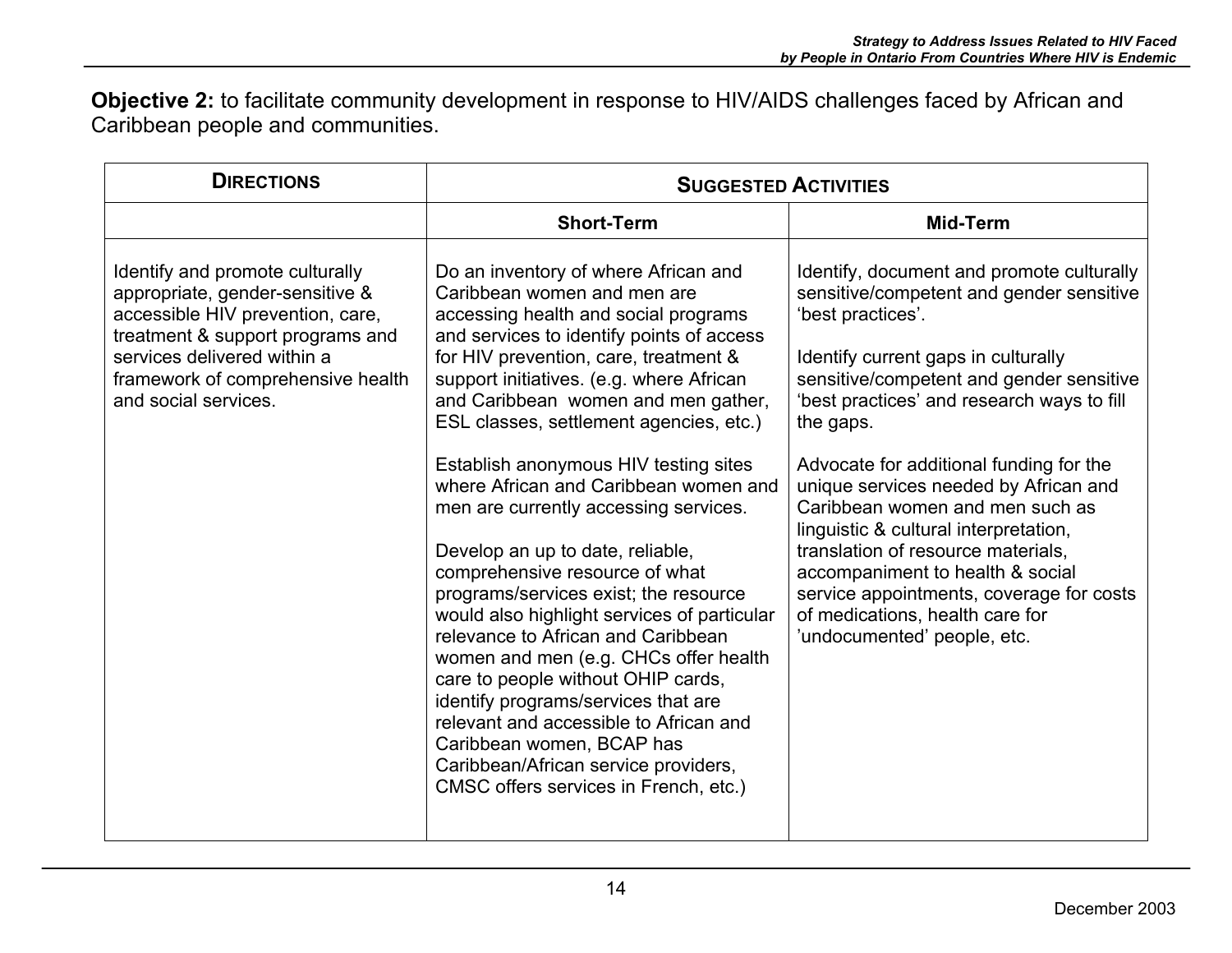| <b>DIRECTIONS</b>                                                                                                                                                                                                             | <b>SUGGESTED ACTIVITIES</b>                                                                                                                                                                                             |                                                                                                                                                                                                                                                                                                                                                                                                                                                                                                    |
|-------------------------------------------------------------------------------------------------------------------------------------------------------------------------------------------------------------------------------|-------------------------------------------------------------------------------------------------------------------------------------------------------------------------------------------------------------------------|----------------------------------------------------------------------------------------------------------------------------------------------------------------------------------------------------------------------------------------------------------------------------------------------------------------------------------------------------------------------------------------------------------------------------------------------------------------------------------------------------|
|                                                                                                                                                                                                                               | <b>Short-Term</b>                                                                                                                                                                                                       | Mid-Term                                                                                                                                                                                                                                                                                                                                                                                                                                                                                           |
| Identify and promote culturally<br>appropriate & accessible HIV<br>prevention, care, treatment & support<br>programs and services delivered within<br>a framework of comprehensive health<br>and social services - continued. | Establish a mechanism to distribute the<br>resource (detailed above) and keep it up<br>to date.                                                                                                                         | Develop/pilot alternative modes of<br>service/program delivery (e.g. off-<br>site/mobile service delivery; alternative<br>therapies such as art therapy, story<br>telling, relaxation that are culturally<br>appropriate; assistance with basic needs<br>- housing, food, medical care,<br>immigration; and peer support that is<br>culturally competent and gender<br>sensitive).<br>Look to other sectors (e.g. cancer care<br>models may be useful re children living<br>with/affected by HIV). |
| Support capacity building initiatives<br>within African and Caribbean<br>communities and existing African<br>and Caribbean organizations to<br>respond to HIV/AIDS.                                                           | Support community education and<br>mobilization initiatives within African and<br>Caribbean communities.<br>Identify and work with informal support<br>networks that exist within African and<br>Caribbean communities. | Link larger more established agencies<br>with smaller and/or newer organizations<br>to provide infrastructure and/or<br>mentoring.                                                                                                                                                                                                                                                                                                                                                                 |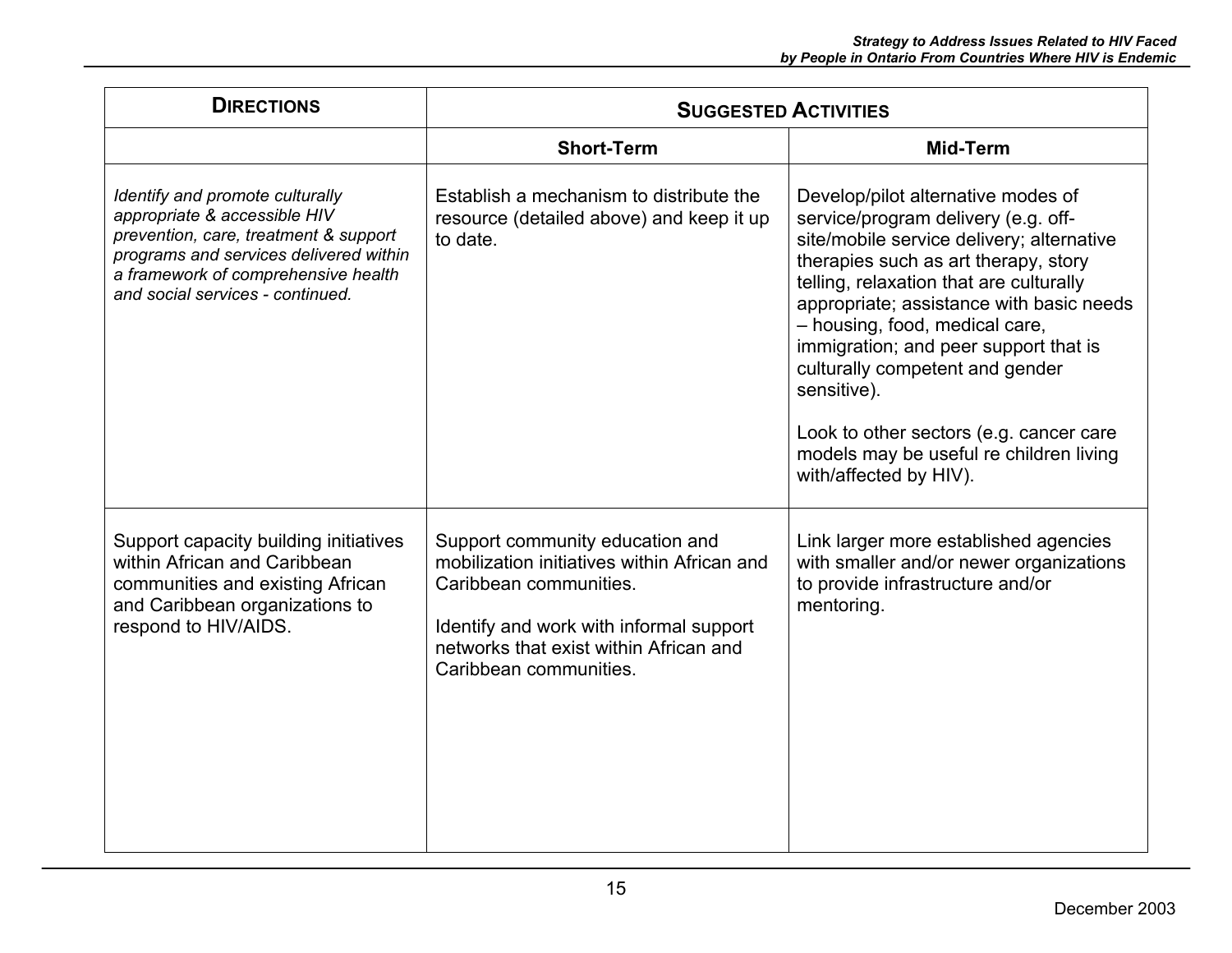| <b>DIRECTIONS</b>                                                                                                                  | <b>SUGGESTED ACTIVITIES</b>                               |                                                                                                                                                                                                                                                                                   |
|------------------------------------------------------------------------------------------------------------------------------------|-----------------------------------------------------------|-----------------------------------------------------------------------------------------------------------------------------------------------------------------------------------------------------------------------------------------------------------------------------------|
|                                                                                                                                    | <b>Short-Term</b>                                         | Mid-Term                                                                                                                                                                                                                                                                          |
| Educate/train health care providers<br>in cultural competency/cultural<br>sensitivity and gender equity/gender-<br>based analysis. | Provide forums to share & learn for<br>service providers. | Establish standards and guidelines for<br>cultural competency and gender<br>equity/gender-based analysis training of<br>health care providers.<br>Provide training & resources re how to<br>advocate for immigrants & refugees<br>regarding immigration and settlement<br>issues. |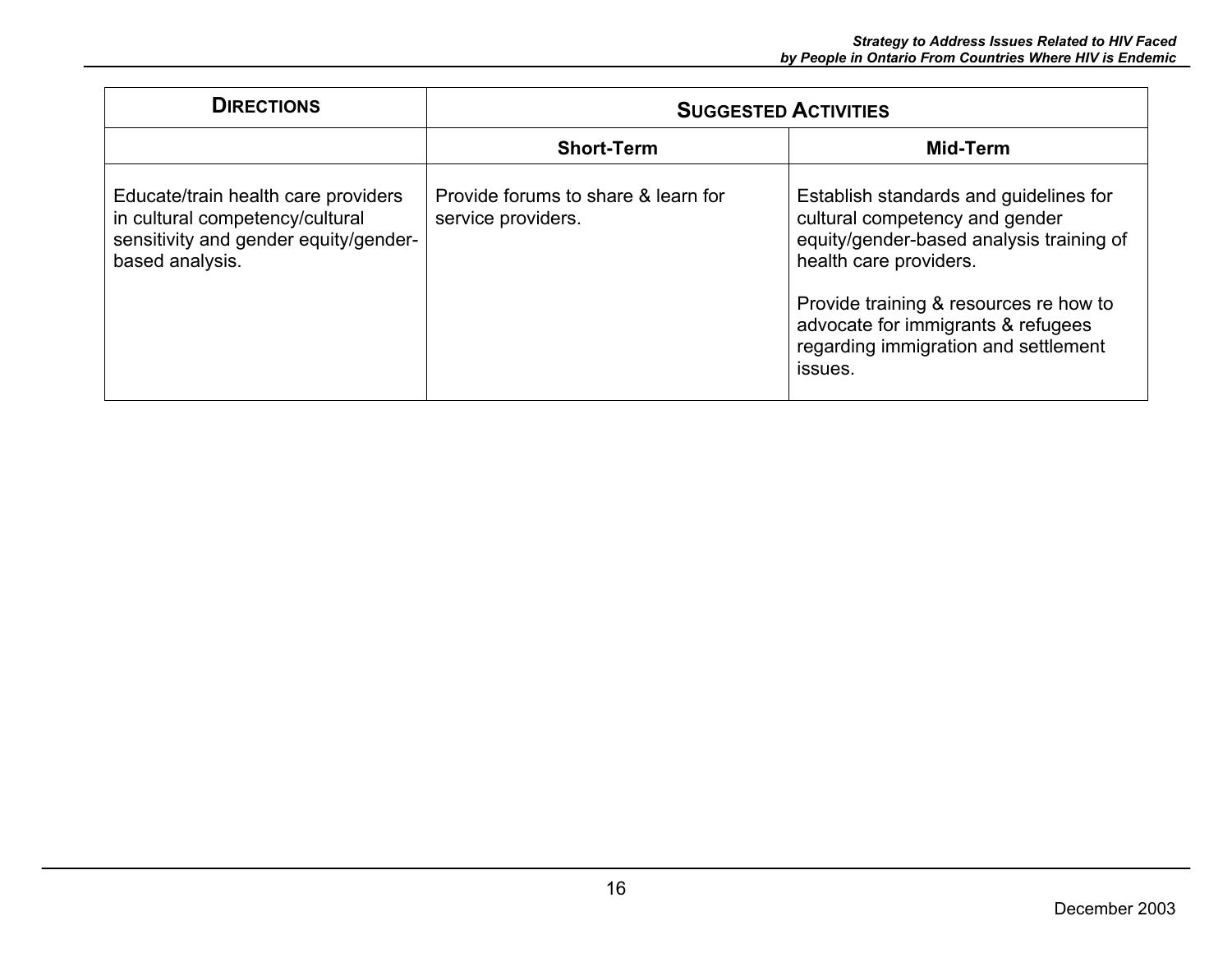**Objective 3:** to identify research needs, priorities and opportunities.

| <b>DIRECTIONS</b>                                                                      | <b>SUGGESTED ACTIVITIES</b>                                                                                                                                                                                                                                                                                                                                                                                                                                                                                                                                                                                                                                                                          |                                                                                                                                                                                                                                                                                                                                                                                                                                                                                                                                                                                                                                                                                                                                                                       |
|----------------------------------------------------------------------------------------|------------------------------------------------------------------------------------------------------------------------------------------------------------------------------------------------------------------------------------------------------------------------------------------------------------------------------------------------------------------------------------------------------------------------------------------------------------------------------------------------------------------------------------------------------------------------------------------------------------------------------------------------------------------------------------------------------|-----------------------------------------------------------------------------------------------------------------------------------------------------------------------------------------------------------------------------------------------------------------------------------------------------------------------------------------------------------------------------------------------------------------------------------------------------------------------------------------------------------------------------------------------------------------------------------------------------------------------------------------------------------------------------------------------------------------------------------------------------------------------|
|                                                                                        | <b>Short-Term</b>                                                                                                                                                                                                                                                                                                                                                                                                                                                                                                                                                                                                                                                                                    | Mid-Term                                                                                                                                                                                                                                                                                                                                                                                                                                                                                                                                                                                                                                                                                                                                                              |
| To establish research priorities that<br>promote a broad base of relevant<br>research. | Contact existing funding bodies (e.g.<br>OHTN) and request that they promote<br>research in priority areas identified by<br>the ACCHO through 'challenge grants',<br>directed calls for proposals, etc.<br>Approach researchers known to be<br>interested in this area and ask them to<br>work with the ACCHO to research<br>particular issues.<br>Establish a Working Group of ACCHO<br>members, researchers, organizations<br>working with African and Caribbean<br>people and communities, and research<br>funding bodies to establish research<br>priorities and support research in areas<br>of critical importance to addressing HIV<br>among African and Caribbean people<br>and communities. | The Working Group will strive to promote a<br>range of research including:<br>- epidemiologic (e.g. #s infected, # partners,<br>$etc.$ );<br>- prevention (e.g. effective program<br>$models$ );<br>- psycho-social (e.g. people's norms,<br>practices, behaviours, etc.);<br>- gender-based analysis;<br>- participatory & action research;<br>- research with a service delivery<br>component;<br>- formal program evaluation;<br>- best practices research (e.g. effective<br>service models for African and Caribbean<br>communities);<br>- needs assessments;<br>- program inventories;<br>- policy impact studies (e.g. impact of<br>immigration & refugee policy re access to<br>health care);<br>- priority populations (e.g. African and<br>Caribbean MSM)'; |

 $7$  MSM is defined as gay or bisexual men, or men who have sex with men who do not self-identify as being gay or bisexual.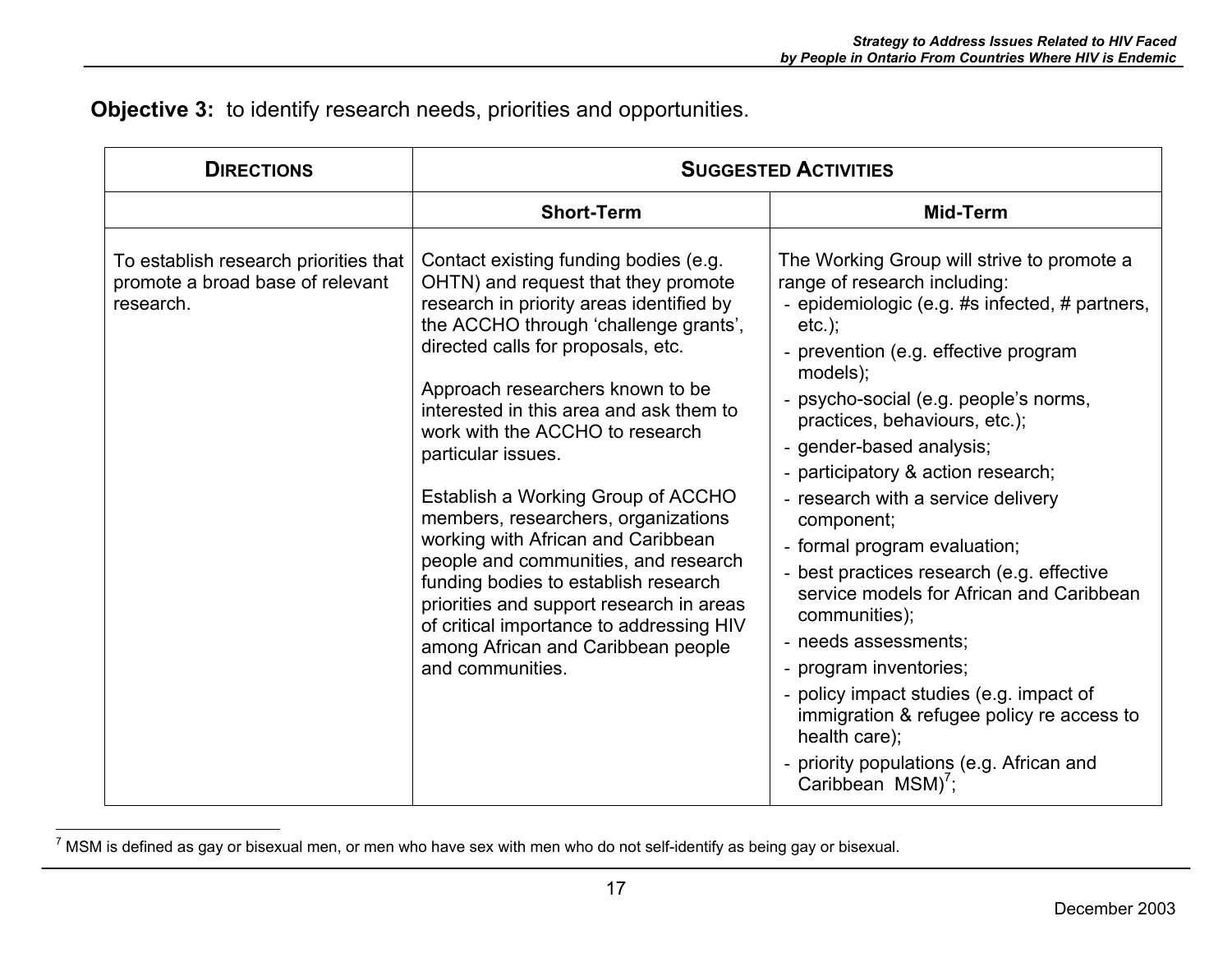| <b>DIRECTIONS</b>                                                                                              | <b>SUGGESTED ACTIVITIES</b>                                                                                                                                                                                                                                                                                                                                                                                                                                                                                                                   |                                                                                                                                                                                                                                                                                                                                                                                                                      |
|----------------------------------------------------------------------------------------------------------------|-----------------------------------------------------------------------------------------------------------------------------------------------------------------------------------------------------------------------------------------------------------------------------------------------------------------------------------------------------------------------------------------------------------------------------------------------------------------------------------------------------------------------------------------------|----------------------------------------------------------------------------------------------------------------------------------------------------------------------------------------------------------------------------------------------------------------------------------------------------------------------------------------------------------------------------------------------------------------------|
|                                                                                                                | <b>Short-Term</b>                                                                                                                                                                                                                                                                                                                                                                                                                                                                                                                             | <b>Mid-Term</b>                                                                                                                                                                                                                                                                                                                                                                                                      |
|                                                                                                                |                                                                                                                                                                                                                                                                                                                                                                                                                                                                                                                                               | - unpacking and understanding 'stigma';<br>etc.                                                                                                                                                                                                                                                                                                                                                                      |
| To establish research priorities that<br>promote a broad base of relevant<br>research - continued.             |                                                                                                                                                                                                                                                                                                                                                                                                                                                                                                                                               | Assess key government policies regarding<br>their potential negative impact on HIV<br>prevention, care, treatment & support among<br>African and Caribbean people and<br>communities (e.g. immigration policies), and<br>suggest how they need to be changed.<br>Promote research into the use and<br>effectiveness of ethno-specific medicines<br>and therapies.                                                    |
| To reduce the potential negative<br>impacts of research on African and<br>Caribbean people and<br>communities. | Co-ordinate research initiatives so<br>communities are not overwhelmed by<br>research requests.<br>Ensure researchers are aware of and<br>are building on existing migration and<br>integration research, and that they have<br>contacted sites of current research, such<br>as the Metropolis Centres of Excellence<br>on Immigration and Integration, re<br>studies in progress.<br>Support capacity building for community<br>based research within African and<br>Caribbean communities (e.g. research<br>partnerships, mentoring, etc.). | Establish research guidelines re working with<br>African and Caribbean people and<br>communities, guidelines should promote<br>community involvement from beginning to<br>end, and foster participation and ownership<br>of the research process.<br>Work with other organizations to establish<br>processes for community-based groups to<br>obtain ethics approval for non-<br>university/hospital based research. |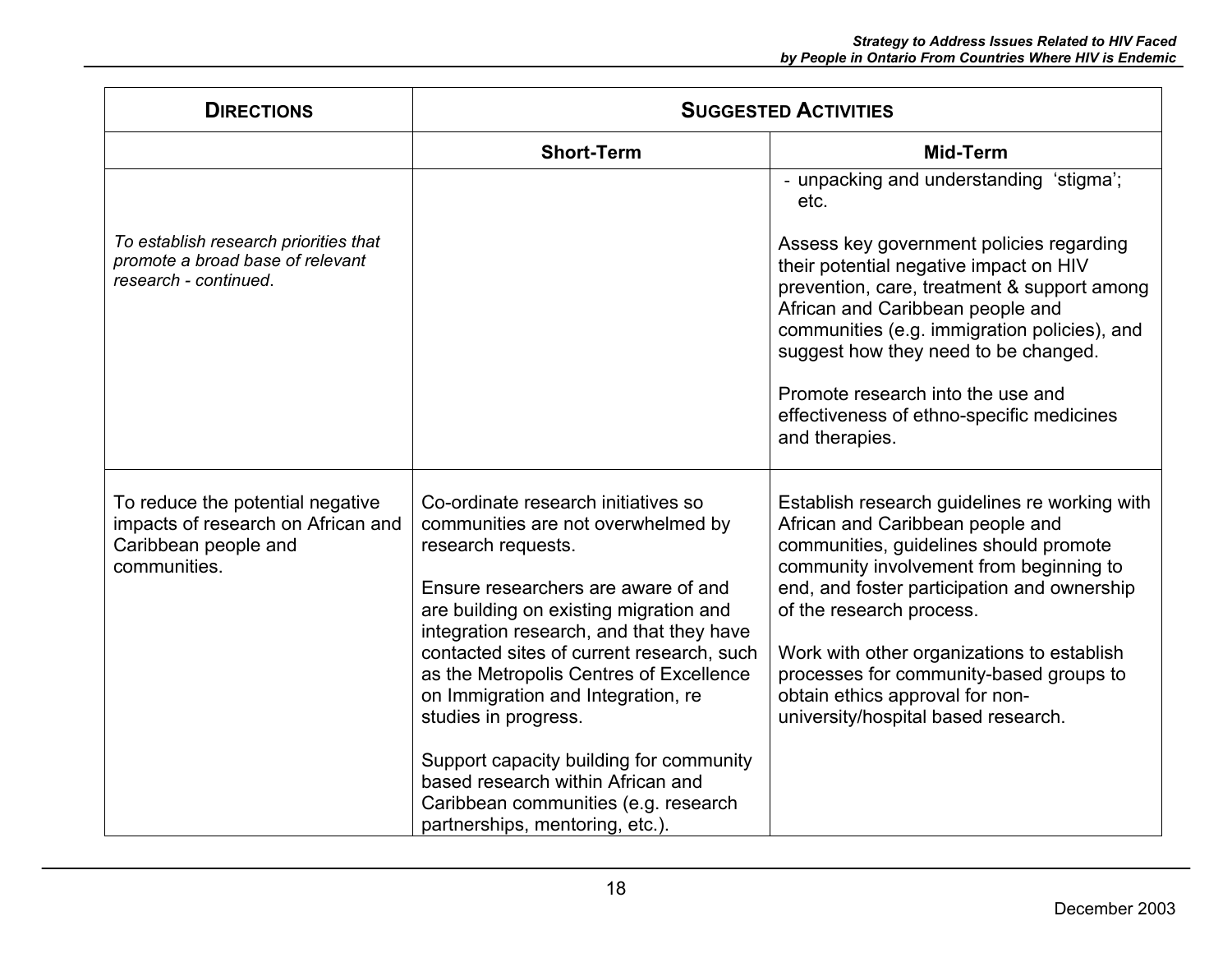| <b>DIRECTIONS</b>                                                                                                               | <b>SUGGESTED ACTIVITIES</b>                                                                                                                                                                                                                                                                                                   |                                                                             |
|---------------------------------------------------------------------------------------------------------------------------------|-------------------------------------------------------------------------------------------------------------------------------------------------------------------------------------------------------------------------------------------------------------------------------------------------------------------------------|-----------------------------------------------------------------------------|
|                                                                                                                                 | <b>Short-Term</b>                                                                                                                                                                                                                                                                                                             | Mid-Term                                                                    |
|                                                                                                                                 |                                                                                                                                                                                                                                                                                                                               |                                                                             |
| Promote access and adherence to<br>drug therapies and treatments by<br>reducing barriers related to culture<br>and/or language. | Develop resources to support teaching<br>regarding drug therapies and treatments<br>(e.g. pictograms, plain language<br>materials, interpretation services,<br>translation of existing resources, etc.) so<br>the most current information is available<br>and accessible to African and Caribbean<br>people and communities. | Look to other sectors for models/ideas (e.g.<br>drug therapy with seniors). |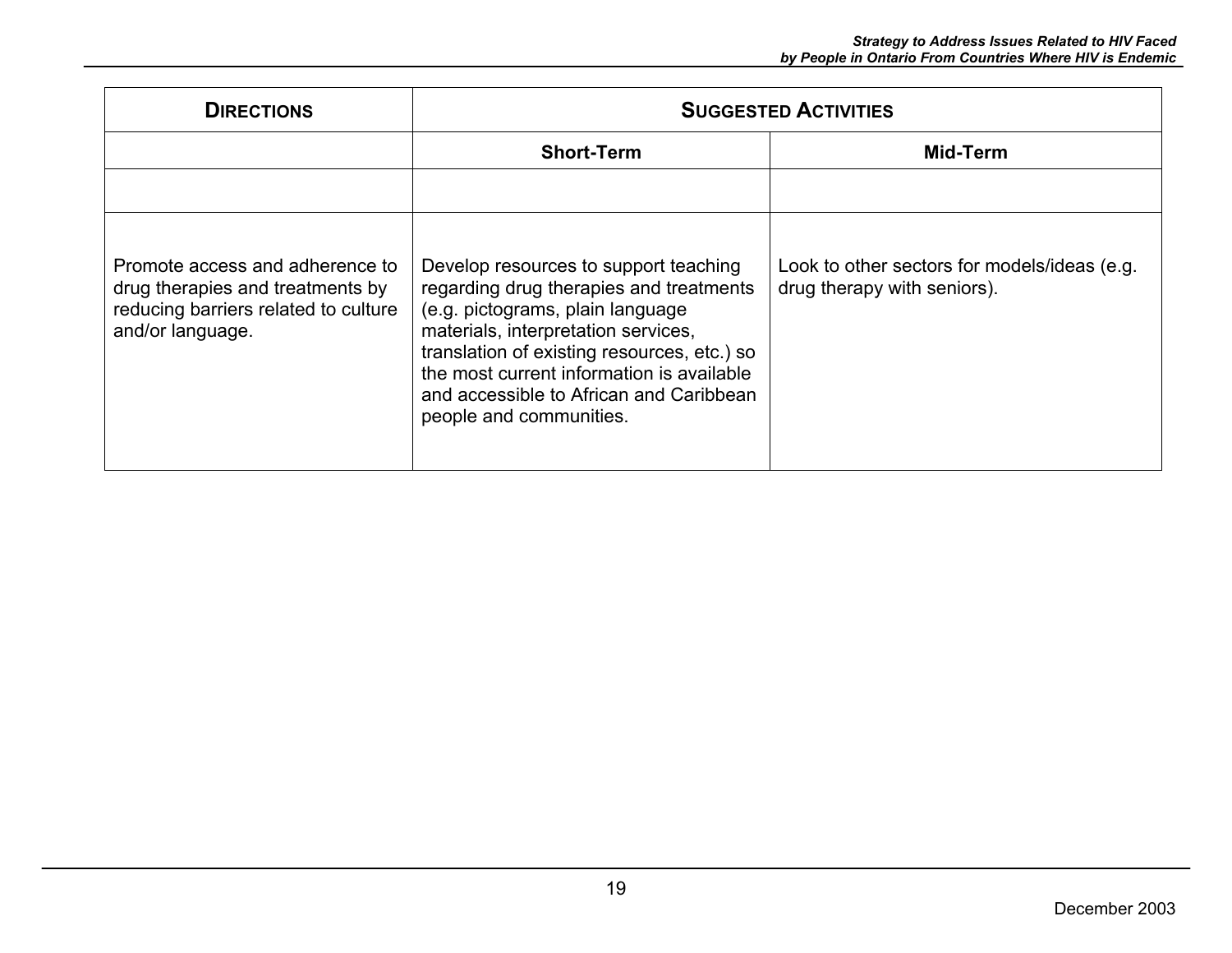## **Next Steps - The African and Caribbean Council on HIV/AIDS in Ontario (ACCHO)**

Having completed its task of developing the Strategy, the HETF recognized the need to evolve into a permanent coalition/council with an expanded membership and a mandate geared to facilitating effective and timely implementation of the Strategy. Interim terms of reference (TORs) for the African and Caribbean Council on HIV/AIDS in Ontario (ACCHO) were drafted and recruitment of members has begun.

It is important to note that the current terms of reference for ACCHO are interim. They will be reviewed, revised as needed and approved by the full ACCHO membership at the end of its 2-year transition/start-up period. A complete copy of ACCHO's Interim Terms of Reference is attached as Appendix 3.

The African and Caribbean Council on HIV/AIDS in Ontario (ACCHO) is beginning the work of implementing this Strategy. ACCHO envisions for African and Caribbean communities in Ontario an environment supportive of those infected and affected by HIV & AIDS, and free of new HIV transmissions. ACCHO's goals are to

- $\Rightarrow$  coordinate Strategy development, implementation, revision/renewal, and monitoring and evaluation;
- $\Rightarrow$  develop and synthesize knowledge and policy, and set priorities to support the implementation of the Strategy and the vision of ACCHO;
- $\Rightarrow$  support the work of agencies in implementing the Strategy; and
- $\Rightarrow$  develop and maintain the effectiveness and relevance of ACCHO through initiatives such as organizational development, and ongoing monitoring and evaluation of ACCHO's membership and activities.

If you are interested in working with ACCHO please contact:

Mr. Darnace Torou Africans in Partnership Against AIDS 517 College Street, Suite 338 Toronto, ON M6G 4A2 Tel: 416-924-5256 Fax: 416-924-6575 Email: apaa@on.aibn.com darnace @hotmail.com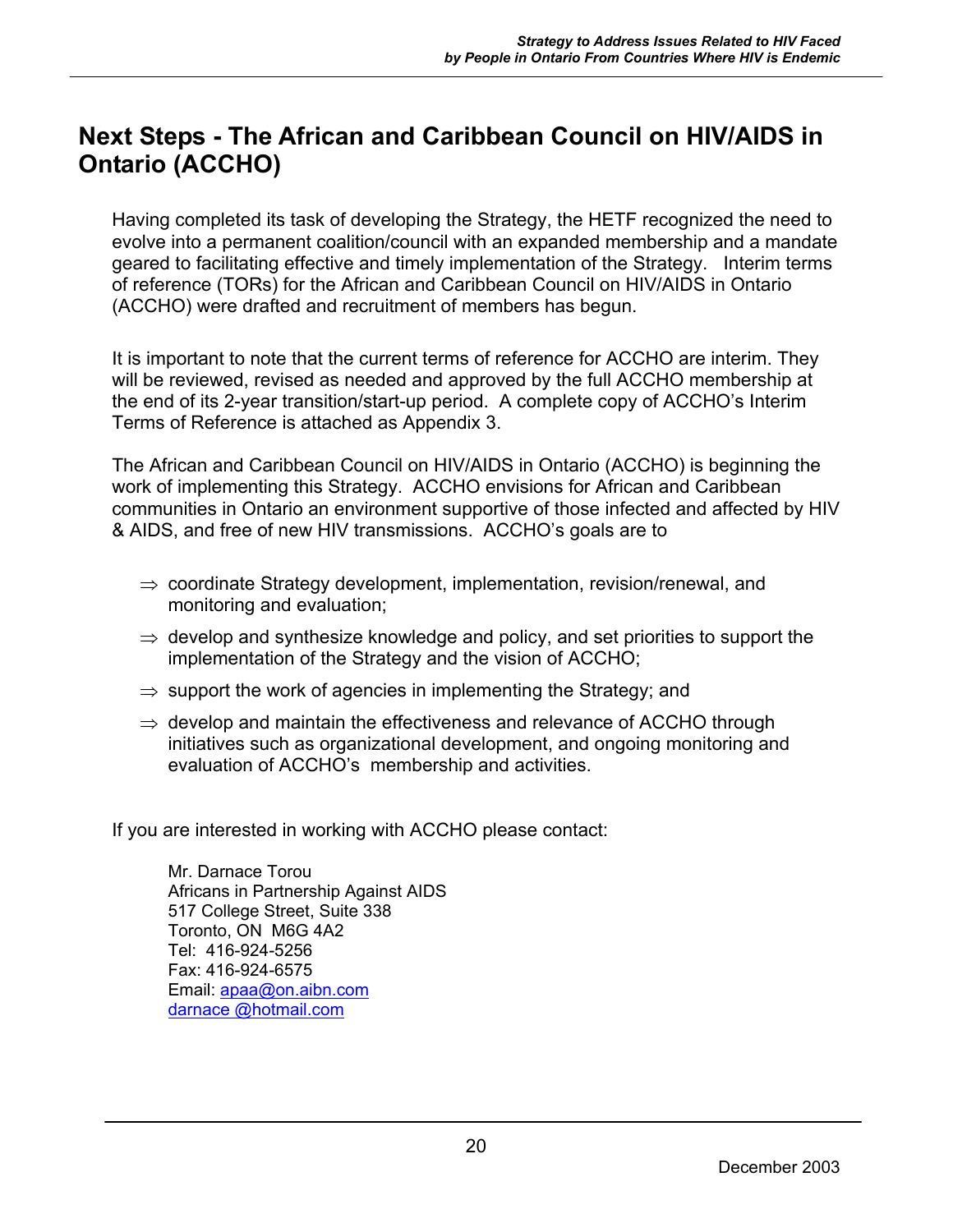## **Conclusion**

This Strategy is intended to provide a framework that will enhance the capacity of groups, agencies and community members to reduce the incidence of HIV among people in Ontario from countries where HIV is endemic (i.e. African and Caribbean communities), and to improve the quality of life for those infected and affected by HIV/AIDS. The Strategy attempts to outline a roadmap for the future, to set some directions and suggest activities, and to address some of the issues and challenges related to HIV that are faced by African and Caribbean people and communities.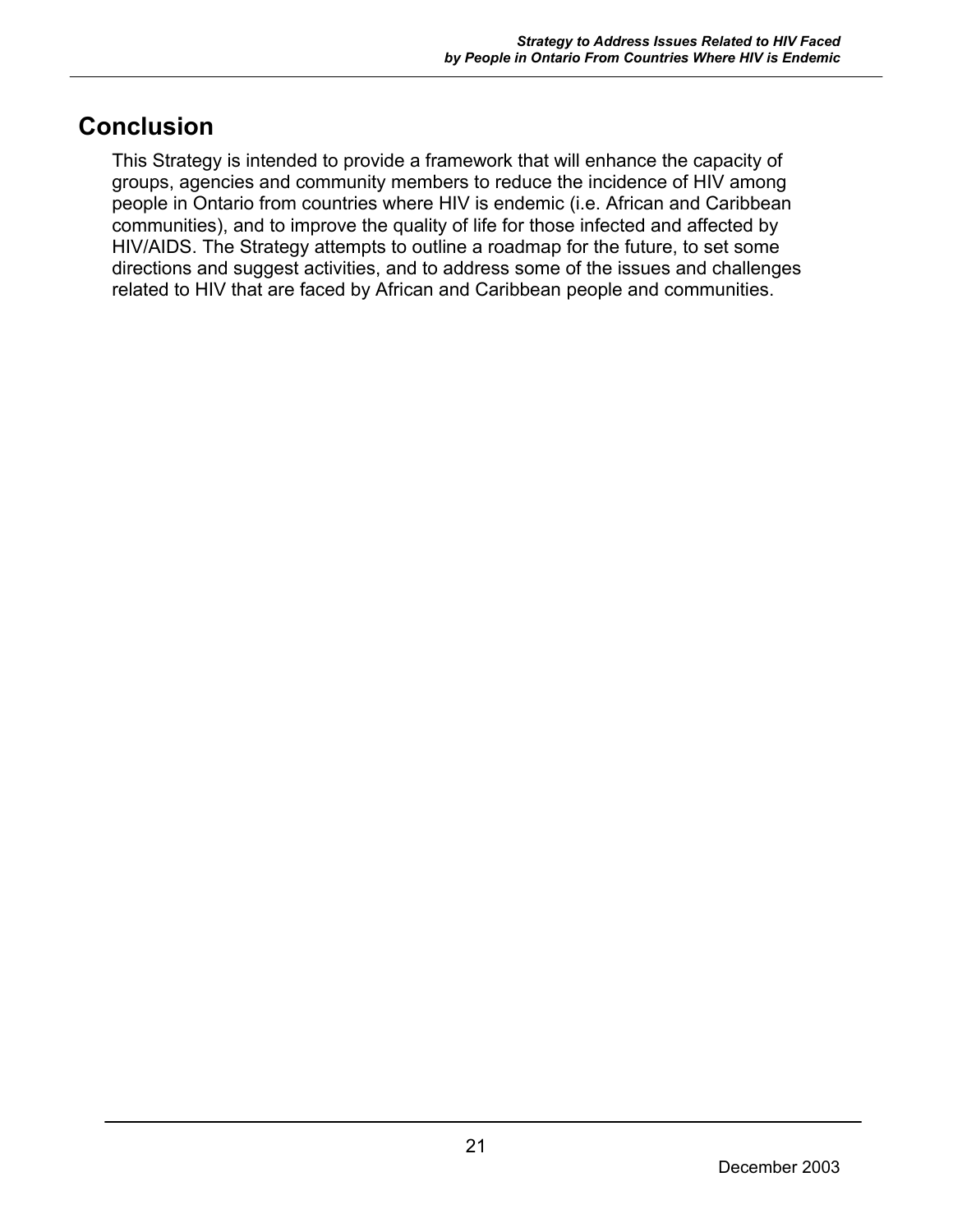## **Appendix 1: Summary of Findings of** *The HIV/AIDS Epidemic Among Persons From HIV-Endemic Countries In Ontario, 1981-2002*

Robert S. Remis, Maraki Fikre Merid University of Toronto

In November 1999, we analyzed available data and carried out statistical modeling to characterize the HIV epidemic among persons living in Ontario who were born in countries of the Caribbean and sub-Saharan Africa (HIV-endemic regions) historically and as of December 1998. We recently revisited this study and reran the analytic models using updated data on immigration, births and deaths to 2002 and updated "target" values. We also modified our analytic technique by integrating lessons learned from modeling of mother-infant HIV transmission carried out since the initial study.

*In general, since HIV data does not reliably capture data on birth or residence in an HIV-endemic country, it is difficult to draw precise conclusions about patterns of HIV diagnoses in this population or whether persons from HIV-endemic regions tend not to go for testing. The analysis of reported AIDS cases indicated that persons from HIVendemic regions accounted for an increasing proportion of cases in Ontario, especially since 1995; this group represented 20% of AIDS cases in 2001 and 2002 compared to less than 5% before 1996. Most such cases were younger than 45 years at time of diagnosis. Furthermore, an increasing number of AIDS cases in later years were among persons born in sub-Saharan Africa. The majority of deaths due to AIDS in this population occurred after 1990 and mainly among persons under 50 years old, though women tended to die at a younger age than men. Based on our mother-infant modeling, the majority (53%) of HIV transmissions from infected mothers to their infants in Ontario were born to women from the Caribbean or sub-Saharan Africa.* 

Our updated model indicates that, as of December 2002, 2,630 persons from HIVendemic regions and residing in Ontario were living with HIV infection (1,370 from sub-Saharan Africa and 1,260 from the Caribbean).The HIV epidemic among this population dates primarily since 1990 for most countries modeled, with the exception of Jamaica where the epidemic appears to have been present earlier. The number of HIVinfected persons and HIV prevalence rates were higher for the sub-Saharan African countries. In the past few years, the average annual rate of increase of HIV prevalence approximated 13%, representing about 300 new infections each year. The estimated number of infections among persons from HIV-endemic countries is 12% higher than the 2,350 estimated for 1998. The number was substantially higher for those from sub-Saharan Africa (60% higher than the 860 estimated for 1998) but actually lower for those from Caribbean countries (1,490 estimated for 1998). The reasons for this decrease or for the lower overall number than that obtained by simple projection from 1998 are not entirely clear but are probably related to model uncertainty. Our modeled estimates were obtained using methodologies which have important limitations. Nevertheless, the estimations represented a good fit with available reported data for most countries and were consistent with HIV prevalence previously estimated for this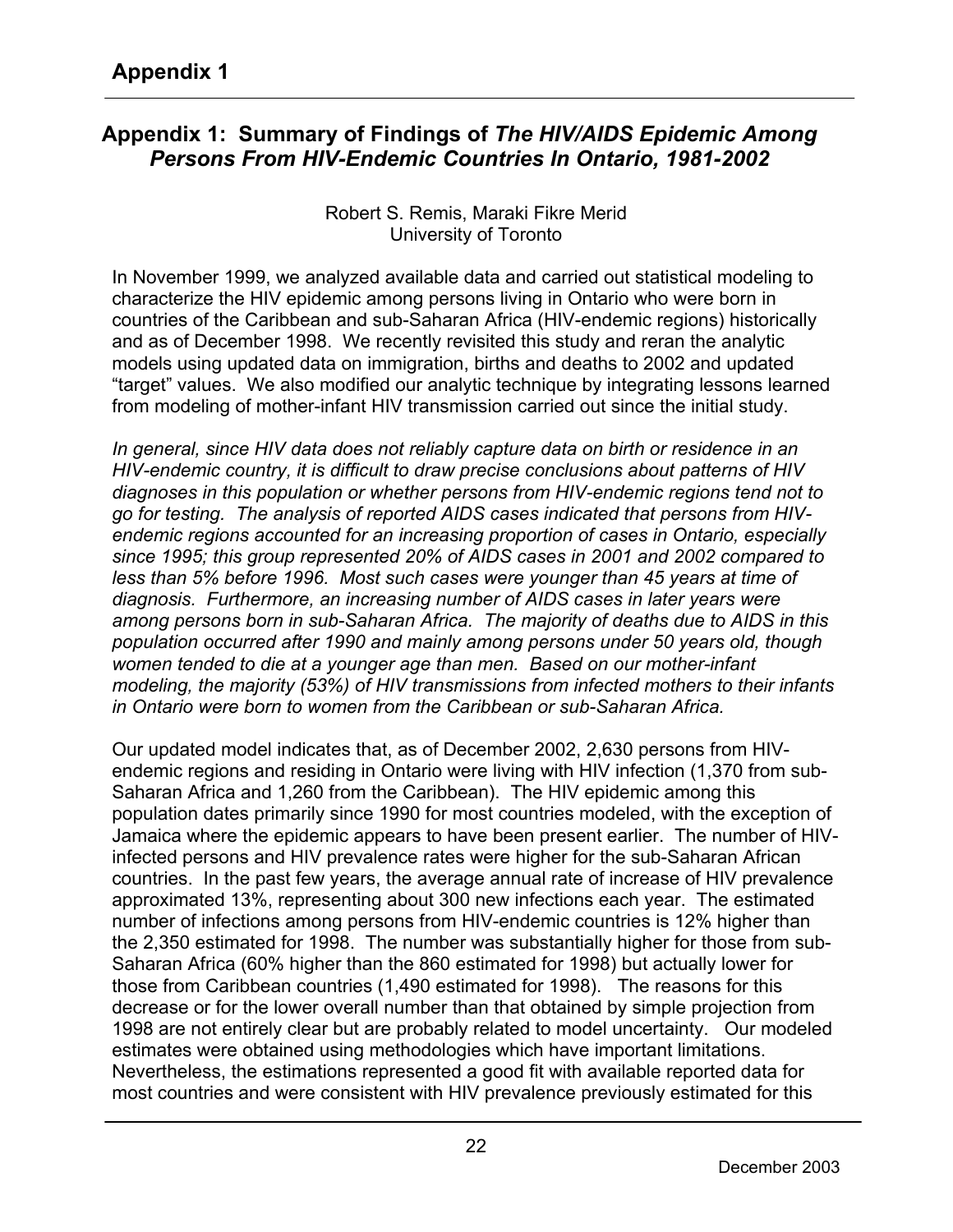## **Appendix 1**

population. For these reasons, we are confident our results are a plausible indication of the extent of HIV infection in this population.

Persons who immigrate to Ontario from an HIV-endemic region represent an important part of the Ontario epidemic, preceded only by men who have sex with men (MSM) and injection drug users. Whereas overall prevalence rates among immigrants from these regions may not appear substantial, they are about 20-fold higher than among other heterosexual non-injecting persons in Ontario. Furthermore, modeling techniques which estimated the number of HIV infections acquired in Canada revealed that considerable transmission may occur after residence is established in Canada, suggesting that a substantial proportion (20-60%, depending on the country of origin) of HIV infections are not "imported.

A non-negligible proportion of HIV-infected men emigrating from HIV-endemic regions reported having had sex with men. Though not the primary focus of the present study, we estimate there may be may be 400 or more HIV-infected MSM from HIV-endemic countries and several thousand men at risk for infection. These persons represent an important segment of the immigrant population who until now have not been the focus of specific research or preventive interventions. MSM from HIV-endemic countries explains in part the high male:female ratio observed in our analyses (4:1 among persons from the Caribbean and 2:1 among those from Africa).

The results of this report highlight the need for epidemiological studies to validate results obtained through statistical modeling, specifically with regard to the substantial rate of HIV transmission in Canada. Social and behavioural studies are also needed to better understand the determinants of transmissions among immigrants from HIVendemic regions. Political will at the community, provincial and national level is required to support further investigations of this public health problem and develop effective preventive interventions.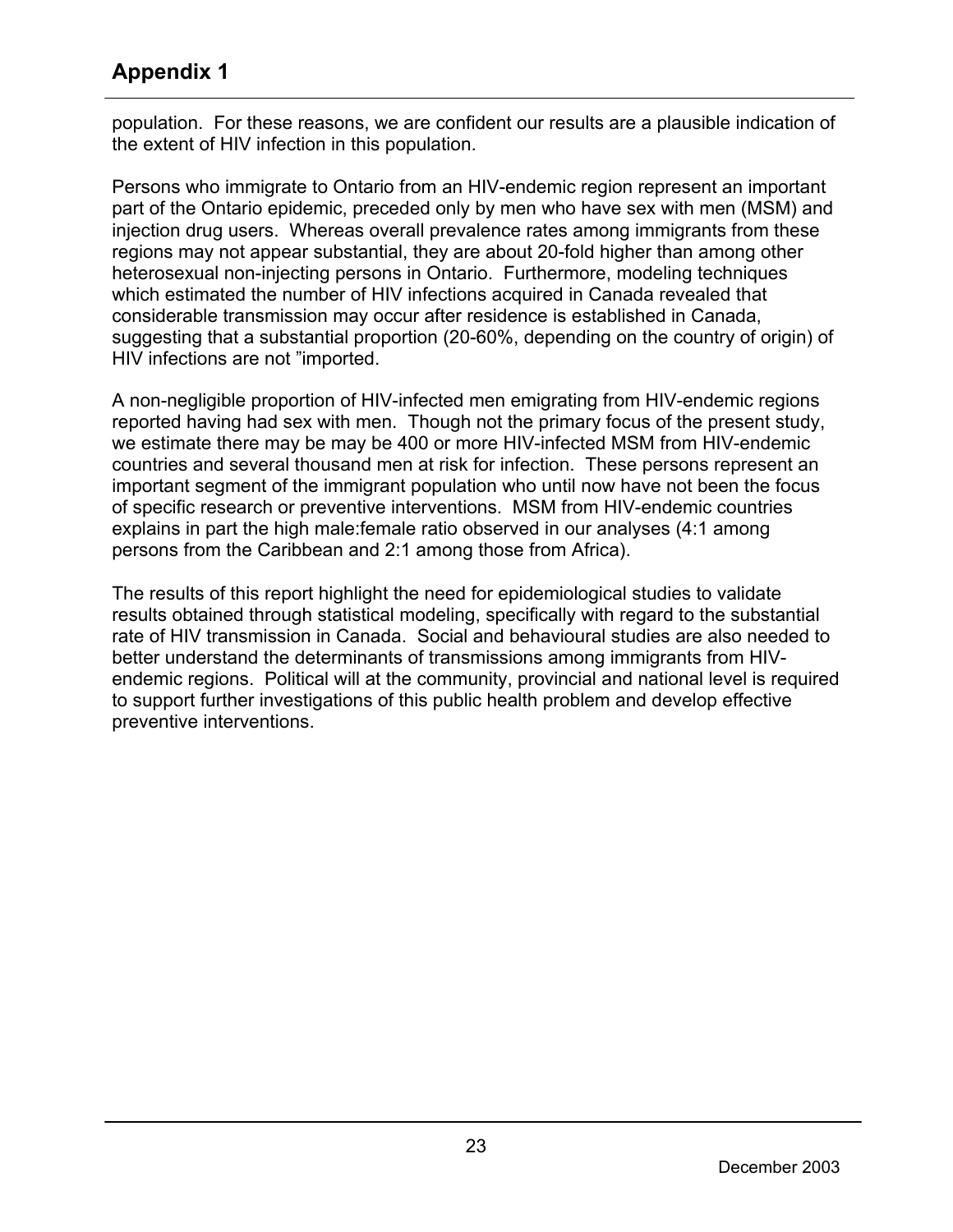## **Appendix 2: Member Agencies of the HIV Endemic Task Force**

As of October 2003

African Community Health Services 76 Gerrard Street East, 2<sup>nd</sup> Floor Toronto ON M5B 1G6

Rexdale Community Health Centre 8 Taber Rd. Etobicoke, ON M9W 3A4 *(2001 only)*

Africans in Partnership Against AIDS 517 College Street, Suite 338 Toronto, ON M6G 4A2

Toronto Public Health 175 Memorial Park Avenue Toronto, ON M4J 4Y6

Youth Clinical Services Inc.

North York, ON M3J 3J6

1126 Finch Avenue West - #16 & 17

AIDS Bureau Ontario Ministry of Health 4<sup>th</sup> Floor, 5700 Yonge Street North York, ON M2M 4K5

Black Coalition for AIDS Prevention 110 Spadina Ave., Suite 207 Toronto, ON M5V 2K4

Centre médico-social communautaire de Toronto 22 College Street Toronto, ON M5G 1K3

Dept. of Public Health Sciences University of Toronto McMurrich Bldg., 4<sup>th</sup> Floor 12 Queen's Park Crescent West Toronto, ON M5S 1A8

Women's Health In Women's Hands Community Health Centre 2 Carlton Street, Suite 500 Toronto, ON M5B 1J3

Health Canada Population & Public Health Branch Ontario Region 4<sup>th</sup> Floor, 25 St. Clair Avenue East Toronto, ON M4T 1M2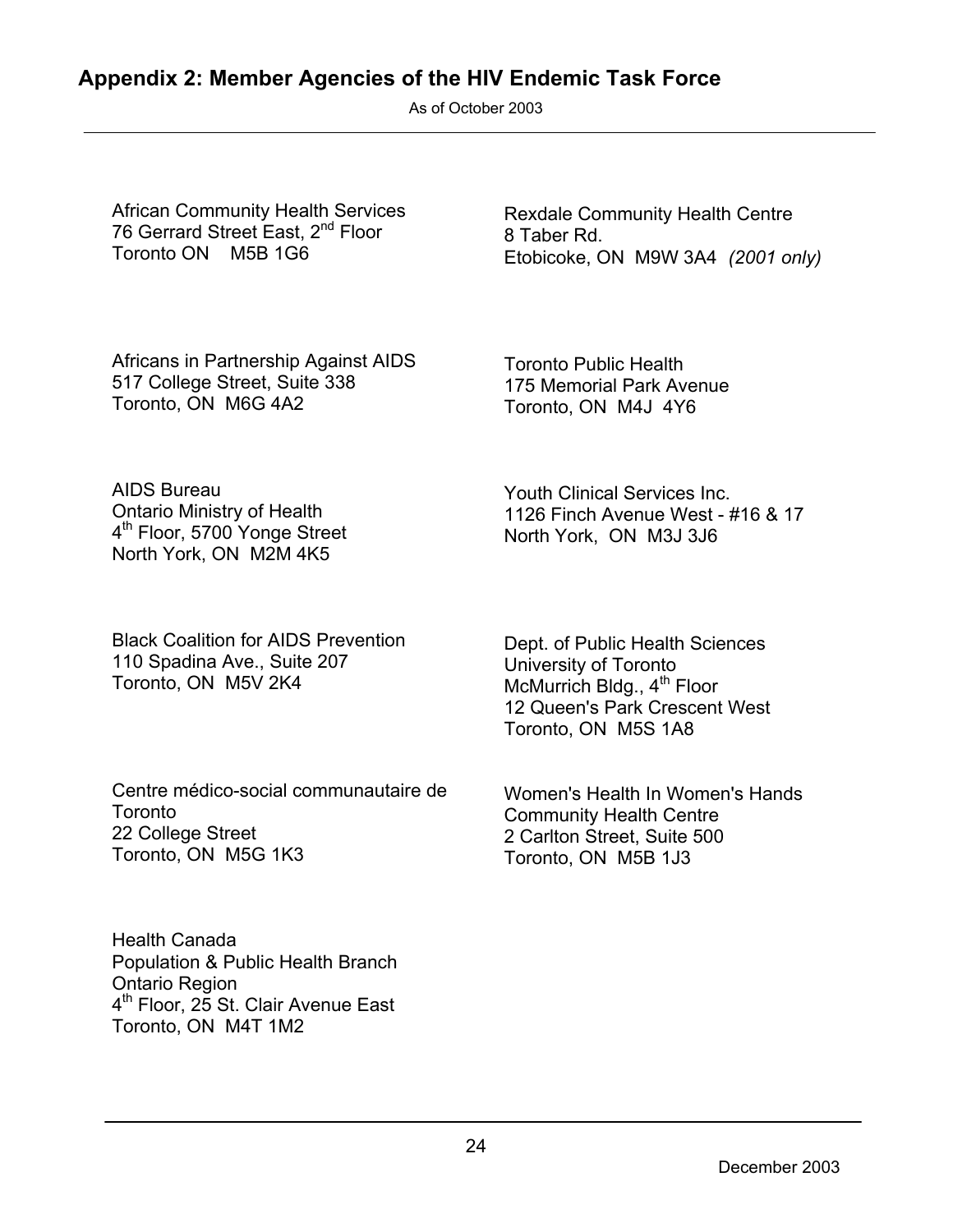## **Appendix 3: African & Caribbean Council on HIV/AIDS in Ontario Interim Terms Of Reference**

As of December 2003

*These Terms of Reference (TORs) are Interim – they will be reviewed, revised as needed and approved by the full ACCHO membership at the end of the 2-year transition period.* 

### **Vision Statement**

The African & Caribbean Council on HIV/AIDS in Ontario envisions for African and Caribbean communities in Ontario an environment supportive of those infected and affected by HIV & AIDS, and free of new HIV transmissions.

Approved January 21<sup>st</sup>, 2003.

## **Goals**

The goals of African & Caribbean Council on HIV/AIDS in Ontario (ACCHO) are to:

- $\Rightarrow$  coordinate Strategy development, implementation, revision/renewal, and monitoring and evaluation;
- $\Rightarrow$  develop and synthesize knowledge and policy, and set priorities to support the implementation of the Strategy and the vision of ACCHO;
- $\Rightarrow$  support the work of agencies in implementing the Strategy; and
- $\Rightarrow$  develop and maintain the effectiveness and relevance of ACCHO through initiatives such as organizational development, and ongoing monitoring and evaluation of ACCHO's membership and activities.

## **Transition Period**

The council has grown out of the work of the HIV Endemic Task Force (HETF). The HETF has completed its task of developing the *Strategy to Address Issues Related to HIV Faced by People in Ontario From Countries Where HIV is Endemic.* These terms of reference (TORs) were drafted by the HETF with the intent of expanding its membership and mandate, and of implementing the *Strategy* as quickly and effectively as possible.

It is important to note that these TORs are interim. They are to be reviewed, revised as needed and approved by the full ACCHO membership at the end of the 2-year transition period.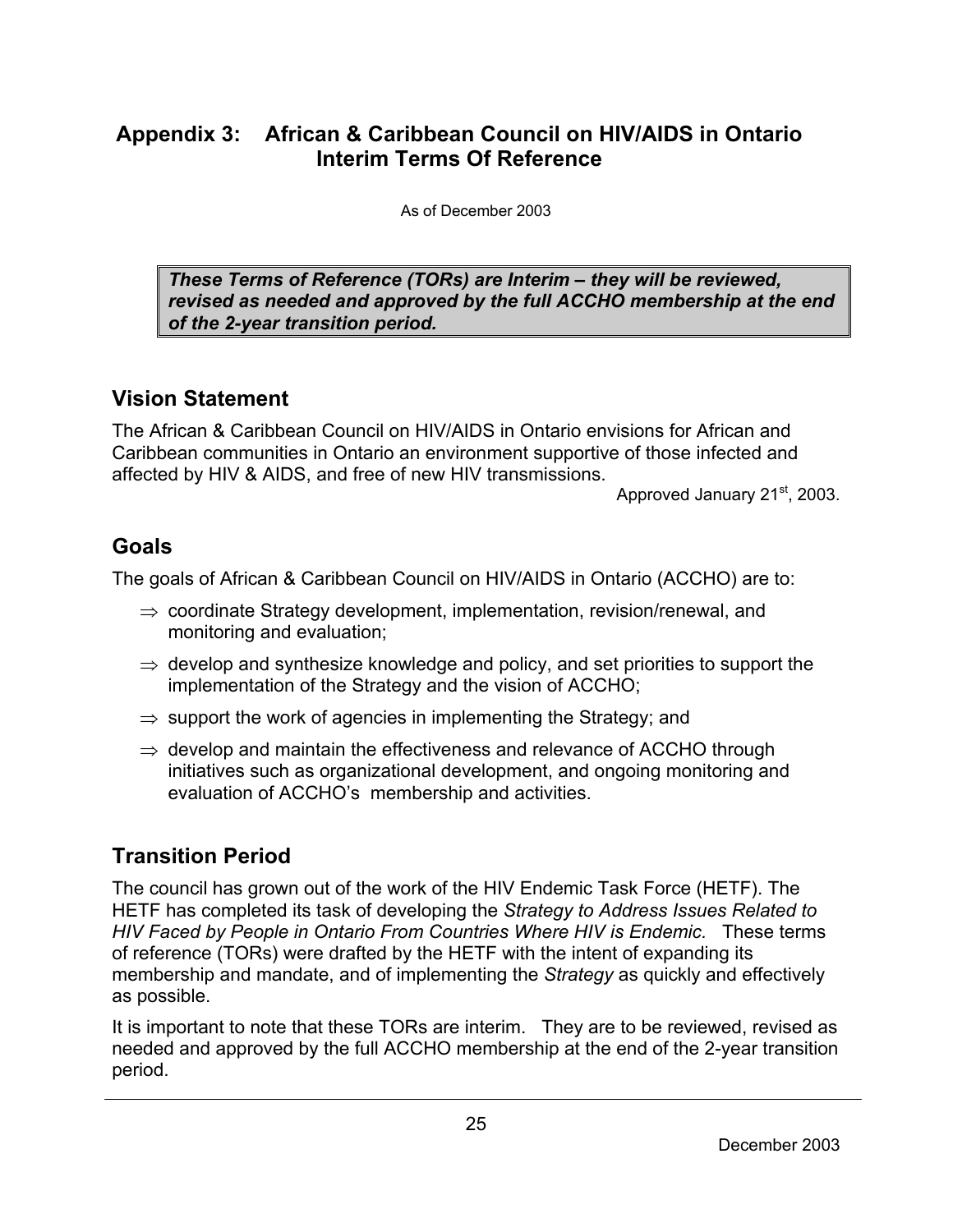### **Membership**

#### *Rationale for Membership Structure and Criteria of ACCHO*

To facilitate work and decision making the council will have a maximum of 21 members, of which 18 are voting members. Working groups and subcommittees with expanded memberships will be created as needed. To maximize the range of experience/expertise on ACCHO, groups or organizations can only have 1 member at a time on the council.

The goal of ACCHO's membership structure is to ensure that community members retain control of ACCHO and drive the implementation of the Strategy. Consequently, two thirds or more of the 18 voting members on the council must be Black African and Caribbean people – (i.e. 12 or more), a minimum of 7 being Black women and 5 being Black men. This is much more than a "representational" requirement; ACCHO members must meet the membership criteria and have a strong commitment to moving the issues forward. Federal, provincial and municipal government representatives sit on ACCHO as ex-officio, non-voting members.

#### *Membership Criteria*

Ideally, all ACCHO members must meet the following criteria:

- $\Rightarrow$  3 to 4 years of experience in the areas of HIV, health care, settlement & immigration, and/or community work with African and Caribbean communities in Ontario;
- $\Rightarrow$  an understanding of African and Caribbean communities in Ontario and the cultural values, beliefs and norms that drive the HIV epidemic;
- $\Rightarrow$  a commitment and desire to work with others, and recognition of the importance of the issue of HIV in African and Caribbean communities in Ontario; and
- $\Rightarrow$  demonstrated leadership qualities.

In select cases, members who bring a critical perspective to the table (e.g. youth, people living with HIV/AIDS, private sector representatives) may not have to fulfill *all* of the above membership criteria.

#### *Membership Structure*

ACCHO's membership structure also strives to ensure that a full spectrum of experiences and perspectives are brought to the table. Consequently, the council has the following designated memberships:

 $\Rightarrow$  a minimum of 2 Black PLWHA – one woman, one man (whenever possible one to be Caribbean and one African);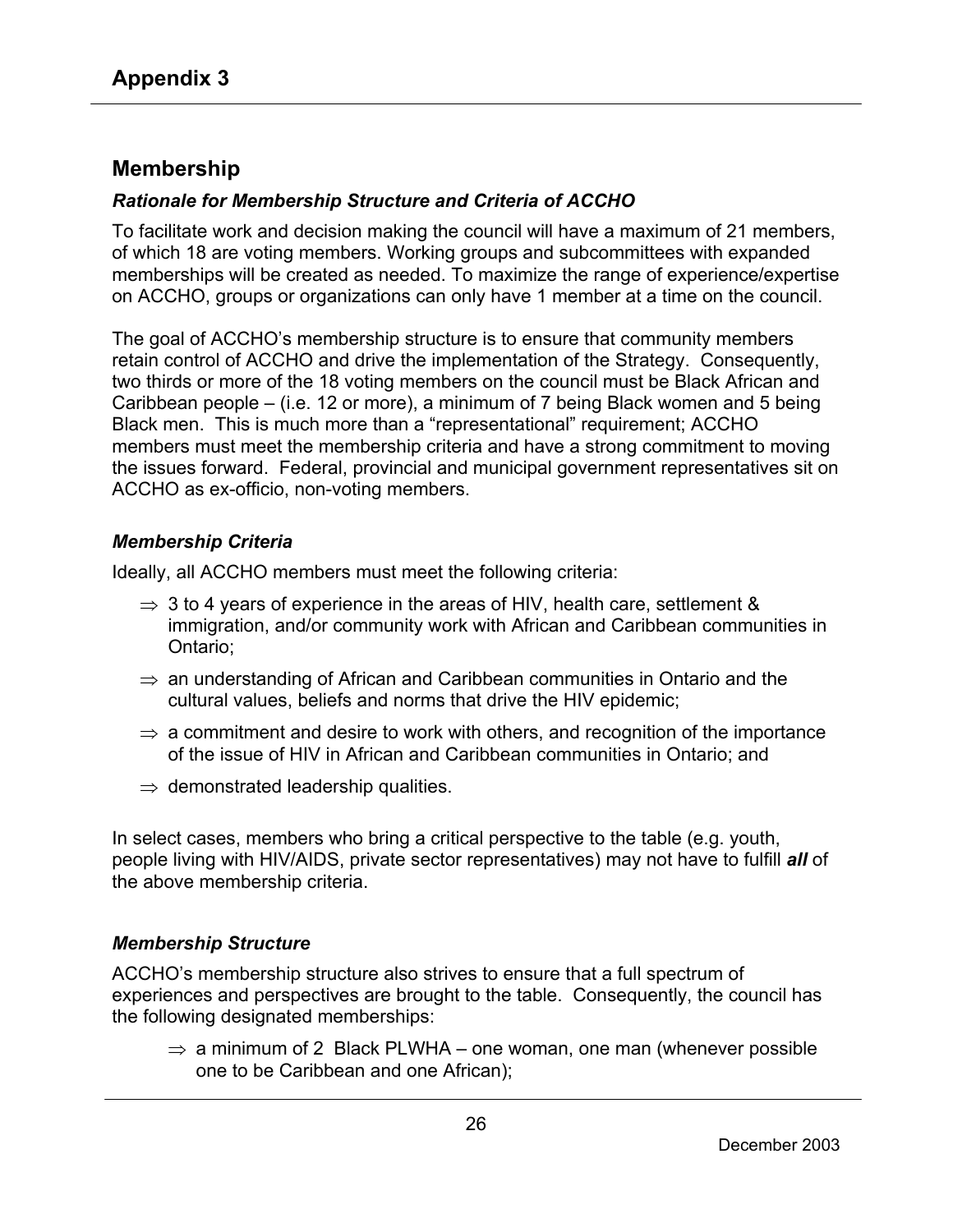- $\Rightarrow$  a minimum of 1 person from Ottawa;
- $\Rightarrow$  a minimum of 1 Black youth (25 years or younger);
- $\Rightarrow$  a minimum of 1 Black man who has sex with men<sup>8</sup> (MSM); and
- $\Rightarrow$  a minimum of 1 Black French speaking person.

In addition, ACCHO has the following designated agency/organizational memberships:

- $\Rightarrow$  minimum of 6 community based organizations working with African and Caribbean communities in Ontario (i.e. ethno-specific organizations, AIDS service organizations (ASO), settlement agencies, community health centres, etc.); of these a minimum of 2 must be ASOs mandated to work with Black African and Caribbean communities; 1 must be a youth organization working with African and Caribbean communities in Ontario; and 1 must be a women's organization working with African and Caribbean communities in Ontario;
- $\Rightarrow$  minimum of 1 strategic partner from the private sector that can provide a link back to African and Caribbean community leaders (e.g. Black Business & Professional Association, Black Health Alliance);
- $\Rightarrow$  minimum of 1 strategic partner from a social service agency working with African and Caribbean communities in Ontario;
- $\Rightarrow$  minimum of 2 ethno-cultural organizations doing service delivery with African and Caribbean communities in Ontario (i.e. cultural, recreational, faith-based);
- $\Rightarrow$  minimum of 1 institution/hospital/HIV out-patient clinic;
- $\Rightarrow$  minimum of 1 researcher with links to a number of other researchers and institutions and networks (e.g. university based, member of CAHR and Association of HIV/AIDS Researchers of Ontario (AHRO); and
- $\Rightarrow$  minimum of 1 federal, 1 provincial and 1 municipal government representative that supports, funds and/or develops policy regarding HIV and African and Caribbean communities in Ontario – as ex-officio, non-voting members.

## **Selection Process & Term of Membership**

#### *Transition Period*

 $\overline{a}$ 

To ensure continuity current HETF member agencies will automatically become members of the council for a 2-year transitional period. During the transition period current ACCHO members will recruit people who meet the membership criteria, and can

 $^8$  MSM is defined as gay or bisexual men, or men who have sex with men who do not self-identify as being gay or bisexual.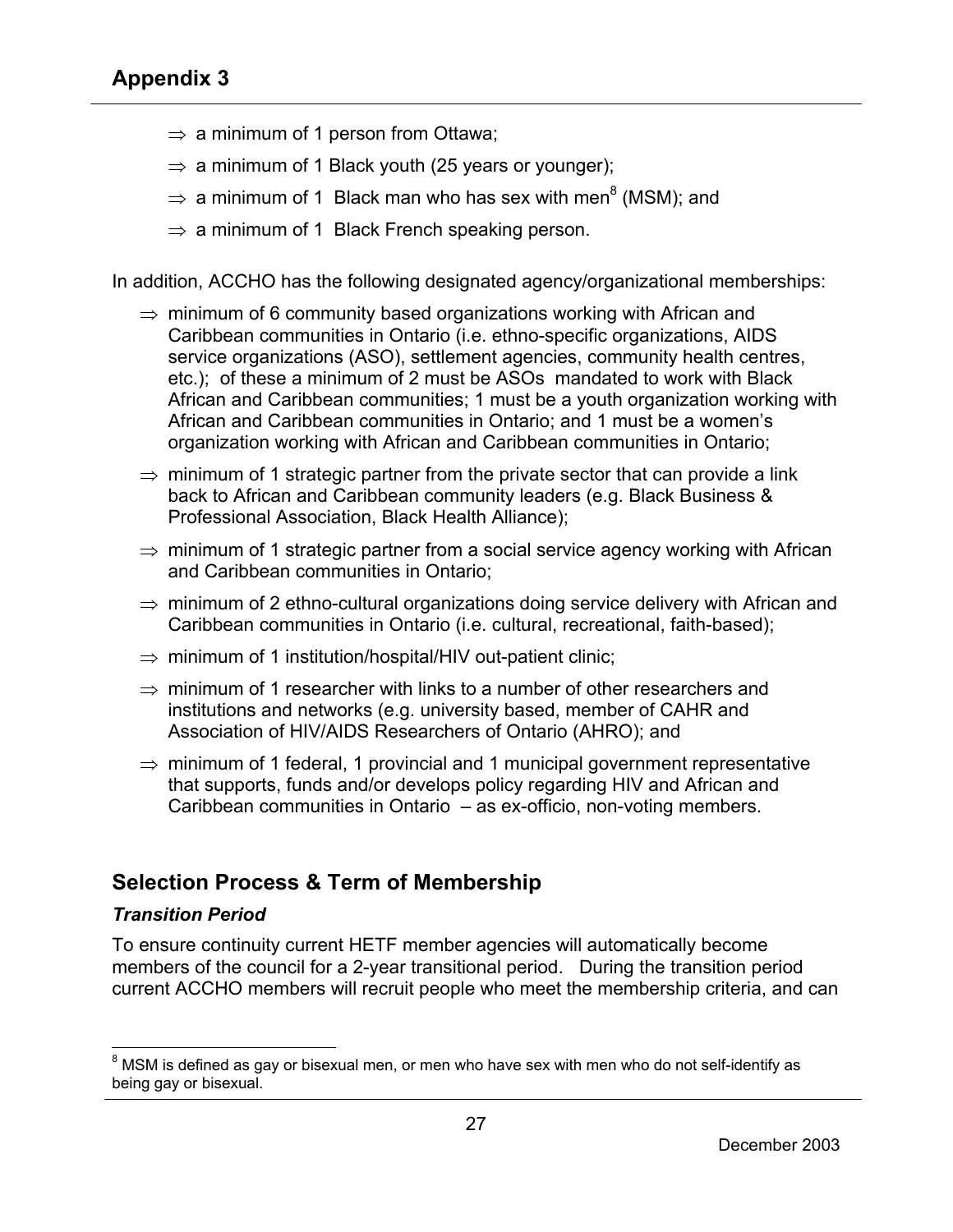fill the required membership slots. Those who have previously expressed interest in joining the HETF and who meet the membership criteria will be given priority.

At the end of the first year of the transition period, ACCHO will use lessons learned from its ongoing work, its recruitment process and the expertise of its expanded membership to develop an appropriate selection process for ACCHO members in the long term (i.e. one or more processes such as: open call with applications, nomination, appointment, membership-base, etc.).

To maintain corporate history and continuity, half of the ACCHO membership slots will be opened to new members at the end of the 2-year transition period. The other half will be opened one year later. From then on half of the ACCHO membership slots will be opened every two years.

Terms on the ACCHO are two years. Members can serve a maximum of 2 consecutive terms after which there must be a minimum of a 2-year lapse before they can serve on the ACCHO again.

## **Accountability**

ACCHO members are accountable to each other; to the staff, board and/or membership of their own organizations; to the community; and to funders where applicable.

Individual members are expected to speak from their own experience and whenever possible from that of others in their community; they come to the table as individuals.

Agency or group-based members are at the table as organizations, thus they are expected to speak for their organization and to bring an organizational commitment to the ACCHO.

Consistent representation (i.e. the same person) by agencies/groups is preferred. In the case of representation by an alternate it is expected that they come to the meeting well briefed and with the required documentation, and that the alternate be the same person whenever possible.

If a member of ACCHO fails to honor the vision and goals of ACCHO, does not fulfill their membership responsibilities and/or consistently refuses to abide by the ground rules their membership can be terminated. To terminate a member two thirds of the voting members present at a meeting must vote for termination. In the case of agencybased members, ACCHO reserves the right to request an alternate agency representative or to terminate the agency's membership.

## **Ground Rules, Decision Making & Quorum**

ACCHO members are asked to abide by the following ground rules: